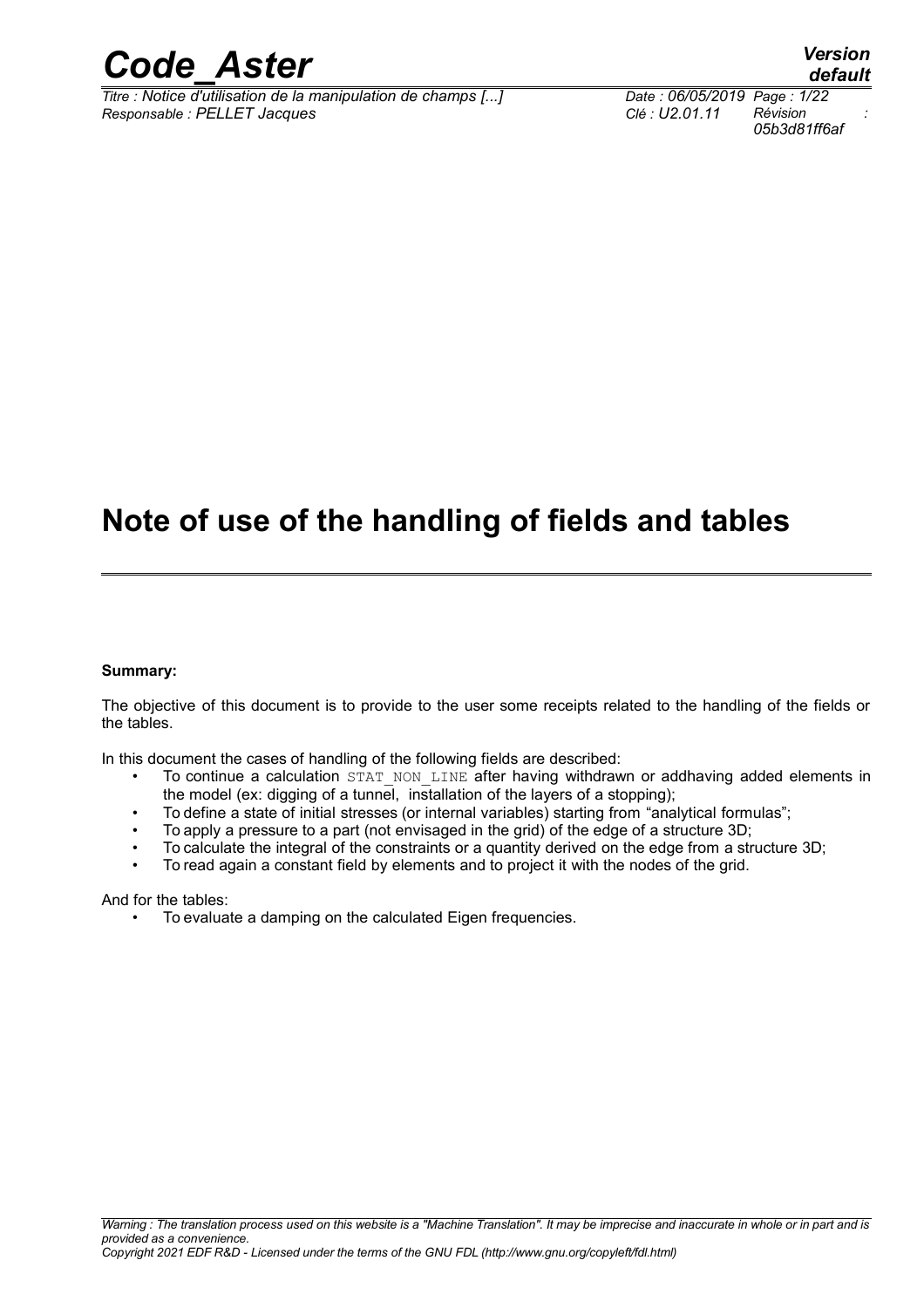*Titre : Notice d'utilisation de la manipulation de champs [...] Date : 06/05/2019 Page : 2/22 Responsable : PELLET Jacques Clé : U2.01.11 Révision :*

*05b3d81ff6af*

# **Contents**

| 1 How to continue a calculation STAT_NON_LINE after having withdrawn or addhaving added                    |  |
|------------------------------------------------------------------------------------------------------------|--|
|                                                                                                            |  |
|                                                                                                            |  |
|                                                                                                            |  |
|                                                                                                            |  |
|                                                                                                            |  |
|                                                                                                            |  |
|                                                                                                            |  |
|                                                                                                            |  |
|                                                                                                            |  |
|                                                                                                            |  |
|                                                                                                            |  |
|                                                                                                            |  |
|                                                                                                            |  |
|                                                                                                            |  |
| 3 How to apply a pressure to a restricted part (nonwith a grid exactly) of the edge of a structure 3D. .13 |  |
|                                                                                                            |  |
| 3.2 Stage 2: projection of the field of pressure since the disc towards the calculated structure14         |  |
|                                                                                                            |  |
|                                                                                                            |  |
|                                                                                                            |  |
| 4 How to calculate the integral of the constraints or a quantity derived on the edge from a structure 3D   |  |
|                                                                                                            |  |
|                                                                                                            |  |
|                                                                                                            |  |
|                                                                                                            |  |
| 4.2.2 Stage 2: calculation of a neutral field corresponding to the constraints18                           |  |
|                                                                                                            |  |
|                                                                                                            |  |
| 5 How to read again a constant field by elements and to project it with the nodes of the grid20            |  |
|                                                                                                            |  |
|                                                                                                            |  |
|                                                                                                            |  |
|                                                                                                            |  |
|                                                                                                            |  |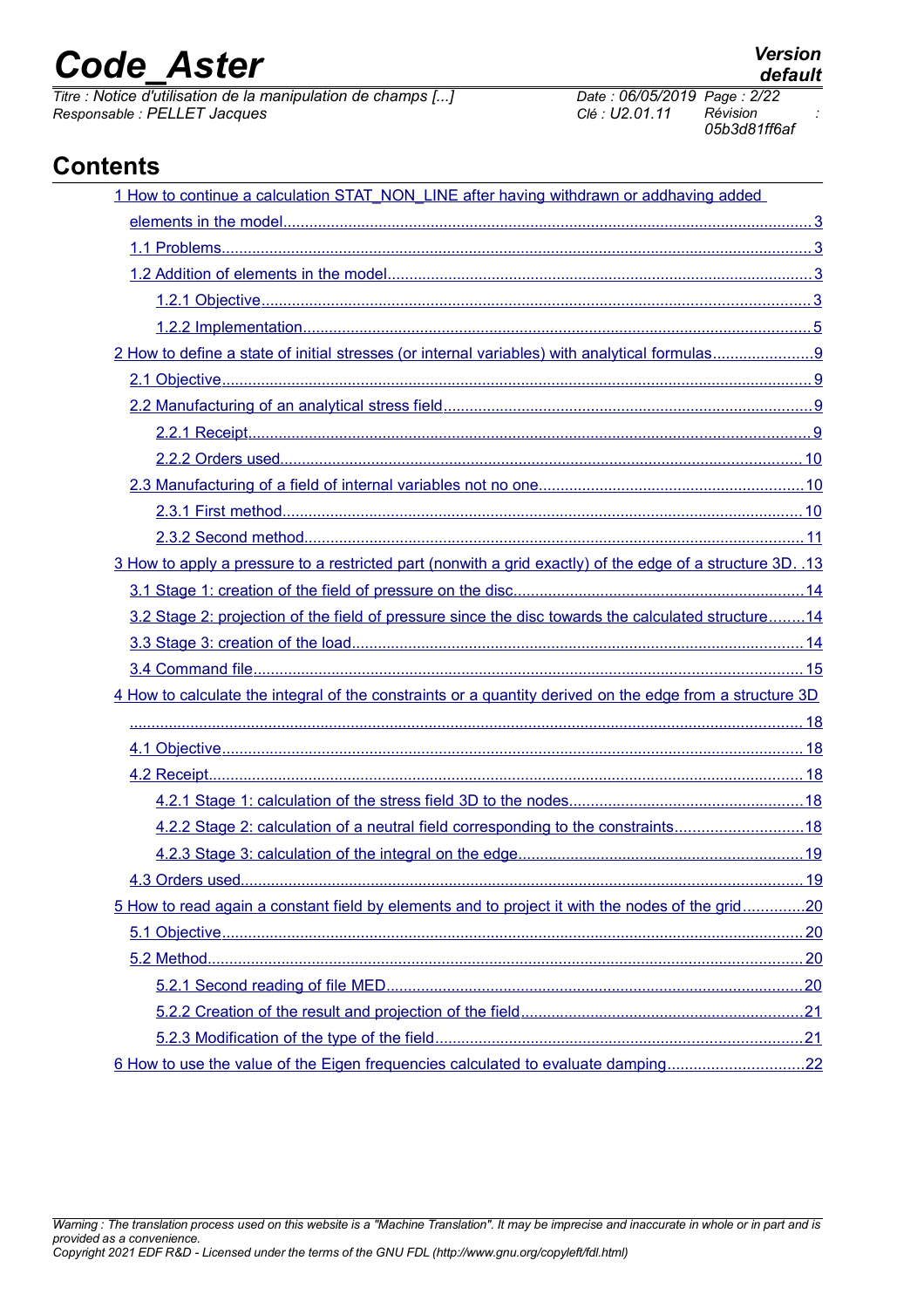*Titre : Notice d'utilisation de la manipulation de champs [...] Date : 06/05/2019 Page : 3/22 Responsable : PELLET Jacques Clé : U2.01.11 Révision :*

*05b3d81ff6af*

# <span id="page-2-3"></span>**1 How to continue a calculation STAT\_NON\_LINE after having withdrawn or addhaving added elements in the model**

## **1.1 Problems**

<span id="page-2-2"></span>The resumption of a calculation with a model made up of additional elements or contrary to a restricted model with certain elements requires some care. Indeed, calculation is not carried out any more on the same number of elements, which means that the fields defining the initial state of resumption of calculation (fields of displacement, constraints and internal variables) must undergo some adjustments to be able to be taken into account in the operator of resolution.

When one withdraws finite elements of the model, the problem is a priori rather simple: it is enough "to forget" information. On the other hand, when one wants to add elements, it is necessary of "to invent".

<span id="page-2-1"></span>Therefore in the continuation of this document, we will treat the case of the addition of elements.

# **1.2 Addition of elements in the model**

## <span id="page-2-0"></span>**1.2.1 Objective**

We will present a methodology which makes it possible to carry out this kind of calculation starting from an example.



In this example one wishes to simulate the progressive addition of elements in the study such as for example simulating the construction of a stopping by adding layers of elements successively.

Four stages will be necessary to carry out these calculations: At the first stage, calculation will be carried out on a model made up of the group of meshs *E1* , at the second on a model made up of the groups of meshs  $EI + E2$ , and so on until stage 4. The user will have taken care during the construction of the grid to define the groups of meshs explicitly *E1* , *E2* , *E3* and *E4* .

It will start by carrying out the stage 0, which consists in carrying out calculation on the grid restricted with the group *E1* . For the following stages, who consist in continuing calculation carried out previously, several "shapes" of implementation are possible:

either a continuation is carried out (new command file): this choice is not relevant if the number of layers of elements is consequent,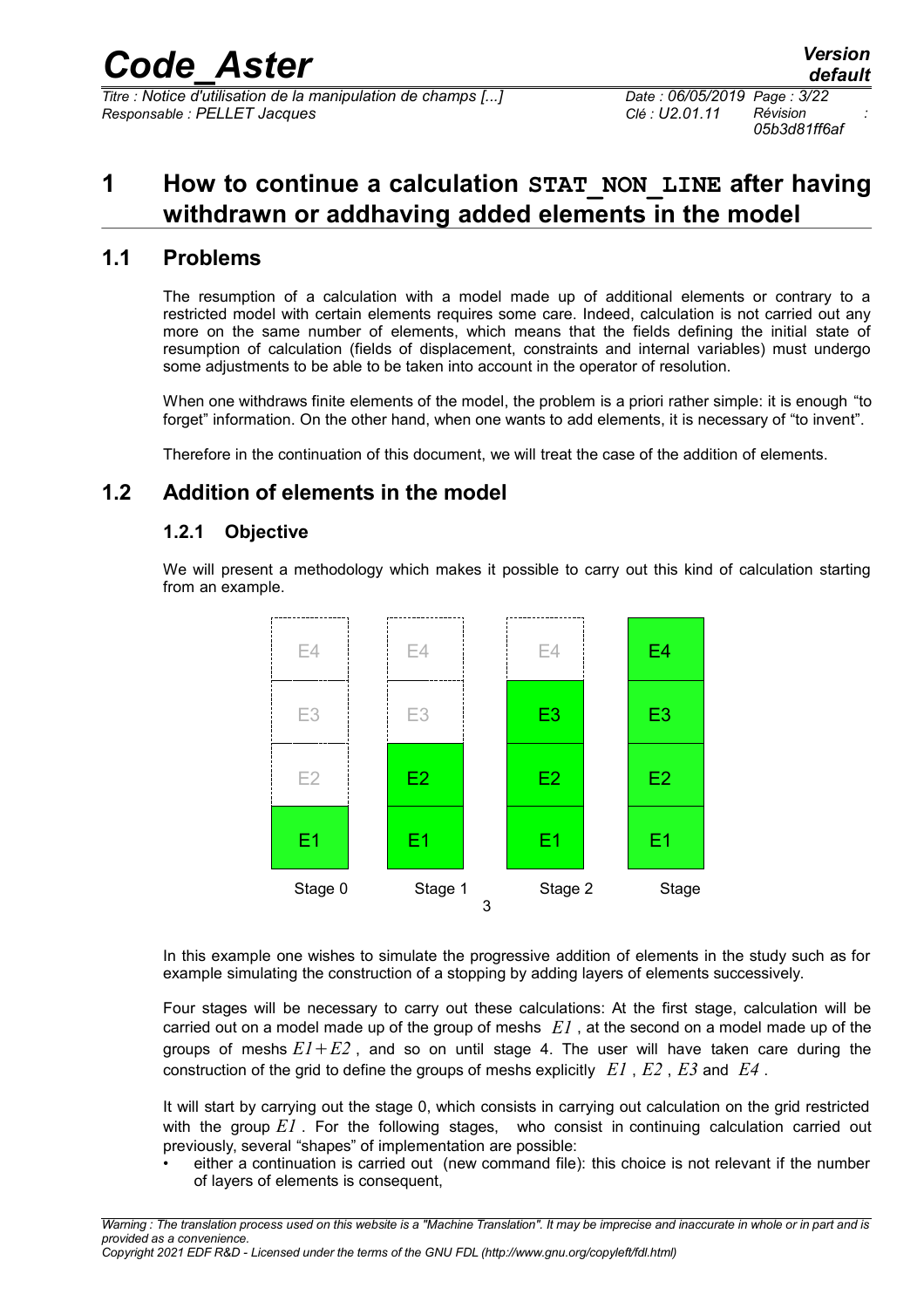*Titre : Notice d'utilisation de la manipulation de champs [...] Date : 06/05/2019 Page : 4/22 Responsable : PELLET Jacques Clé : U2.01.11 Révision :*

*default*

- either one enriches the command file: the size of the command file is function amongst continuations, and thus amongst layers; this choice is not inevitably judicious.
- either a loop python is used: we privilege this choice because it has the advantage of being easily evolutionary to take into account the addition of additional layers.

In the "content", the procedure is the same one: with an aim of providing an initial state to calculation, she calls upon the operator CREA\_CHAMP :

- to extract fields of displacements, constraints, and internal variables,
- to extend these fields to the new model.

The following diagram illustrates the simplified structure of the command file:

Buckle python on I  $(i=1,3)$  to treat stages 1.2 and 3: Update of GROUP MA 'ELEM': ELEM = E1+... +E (i+1) J. Creation of model MOD [I], the field material CHECHMATE [I] and of loading CHA [I]. Creation of the fields on the new model from fields extracted at the stage i-1 Realization of calculation U [I] while having specified an tial state Extraction of the fields of U [I] for the stage i+1 Initialization of the lists python to store the concepts Aster  $\Rightarrow$  Stage 0: - creation of GROUP MA 'ELEM': ELEM = E1 - creation of model MOD [0], the field material CHECHMATE [0], of loading CHA [0]. - realization of calculation U [0] - extraction of the fields of U [0], useful at the initial state of calculation according to

In the table below we present the orders carried out as well as the produced concepts. It will be noticed how the concepts from one stage to another forward.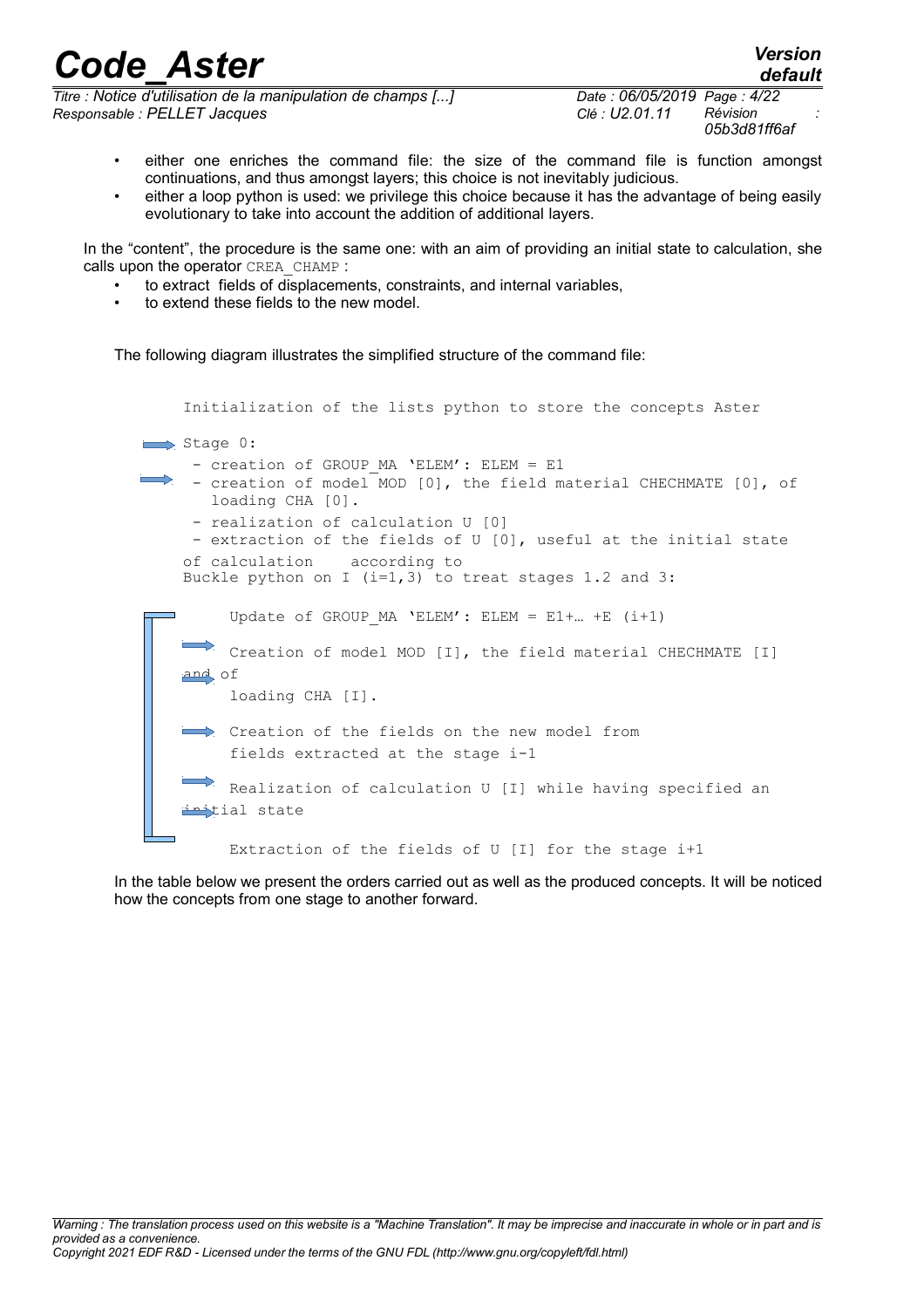*Titre : Notice d'utilisation de la manipulation de champs [...] Date : 06/05/2019 Page : 5/22 Responsable : PELLET Jacques Clé : U2.01.11 Révision :*

*05b3d81ff6af*

DEP\_2 SIG\_2 VARI\_2

|               |                             | Stage 0 | Stage 1                         | Stage 2                         | Stage 3                         |
|---------------|-----------------------------|---------|---------------------------------|---------------------------------|---------------------------------|
| Grid          | LIRE MAILLAGE<br>DEFI GROUP | E1      | $E1+E2$                         | $E1+E2+E3$                      | E1+E2+E3+E4                     |
| Model         | AFFE MODELE                 | MOD 0   | MOD <sub>1</sub>                | MOD <sub>2</sub>                | MOD <sub>3</sub>                |
| Material      | AFFE MATERIAU               | MAT 0   | MAT 1                           | MAT <sub>2</sub>                | MAT <sub>3</sub>                |
| Load          | AFFE CHAR MECA              | CHA 0   | CHA 1                           | CHA <sub>2</sub>                | CHA <sub>3</sub>                |
| Initial state | CREA CHAMP/ASSE             |         | DEP 0*<br>$SIG$ $0*$<br>VARI 0* | DEP $1*$<br>$SIG 1*$<br>VARI 1* | DEP $2*$<br>SIG $2*$<br>VARI 2* |
| Solution      | STAT NON LINE               | 0<br>U  | U <sub>1</sub>                  | -2<br>U                         | - 3<br>U                        |

DEP\_1 SIG\_1 VARI\_1

### **Table 1.1 : produced concepts**

SIG\_0 VARI\_0

(\*: computed field at the stage  $i$ , waited at the stage  $i+1$ )

Extraction  $\vert$  CREA CHAMP/EXTR  $\vert$  DEP 0

<span id="page-4-0"></span>One presents in the continuation the various stages and their implementations in the command file.

### **1.2.2 Implementation**

### **1.2.2.1 Initialization**

Each concept produced by these operators will be stored in a list python. It is thus advisable to allocate these lists. That is to say *n* the number of layers of elements: In this example,  $n=4$ . One will write in the command file:

- MOD=  $[Nun] *n,$
- MAT=  $[Nun] *n,$
- CHA=  $[Nun]$  \*n,
- $U=$  [Nun]  $*n,$
- DEP=  $[Nun]$  \*n,
- $SIG=$  [Nun]  $*n$ ,
- VARI=  $[Nun] *n$ .
- 

#### *Note:*

It is enough to modify the value of *n* to take into account new layers of elements.

### **1.2.2.2 Stage 0: sleep** *E1*

• **the group is defined 'ELEM' who will evolve according to the various stages:**

```
DEFI GROUP (MAILLAGE=MA, CREA GROUP MA= F (NOM=' ELEM', GROUP MA='
E1'),)
```
### • **Creation of the new model, assignment of material and the loading:**

MOD  $[0]$  =AFFE MODELE (MAILLAGE=MA, AFFE= F (GROUP MA=' ELEM',...)

CHECHMATE [0] =AFFE\_MATERIAU (MODELE=MOD [0], AFFE=\_F (TOUT=' OUI',  $MATE = ...$ ), ...

CHA  $[0]$  =AFFE CHAR MECA (MODELE=MOD  $[0]$ , ...)

• **Calculation:**

*default*

DEP\_3 SIG\_3 VARI\_3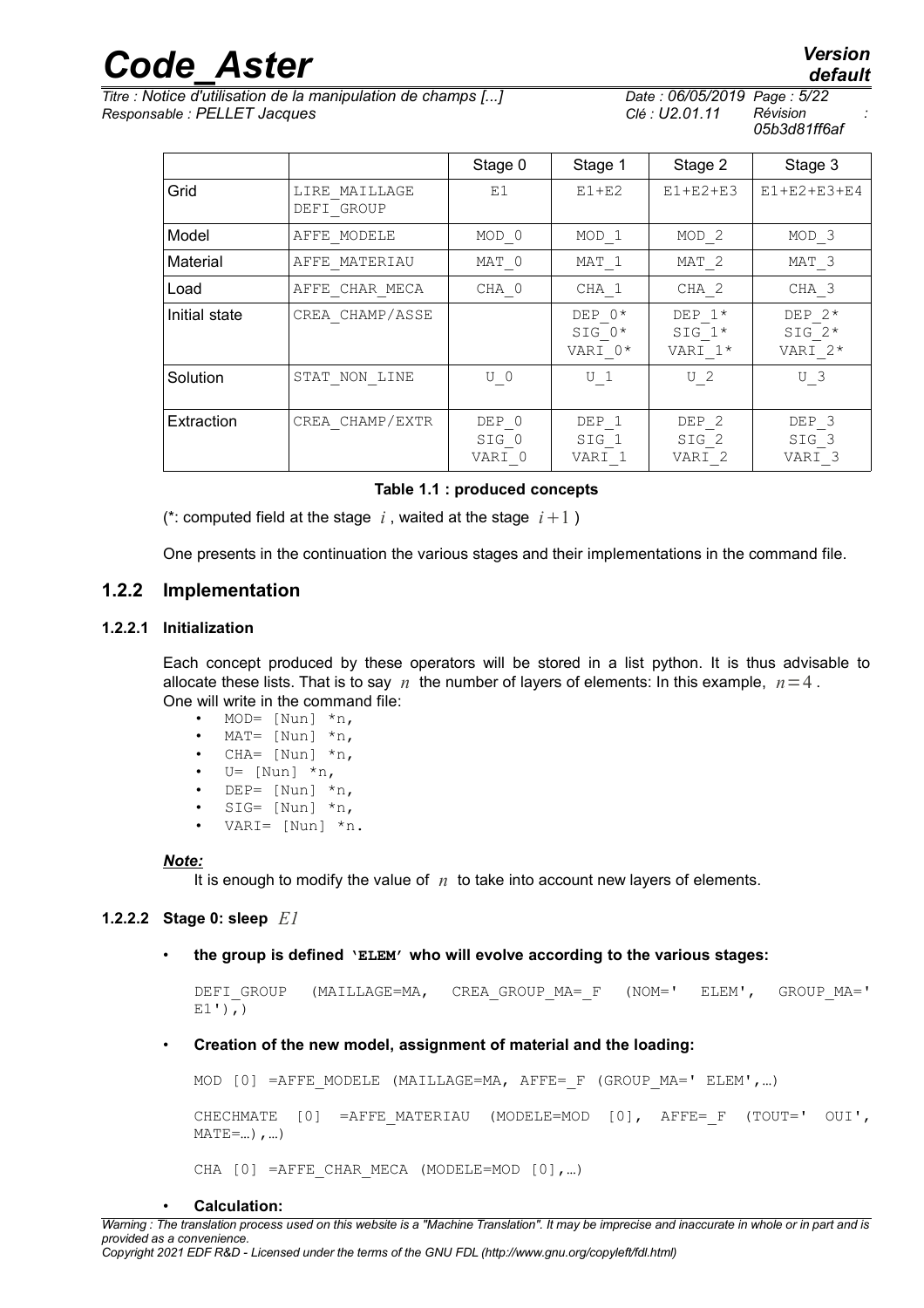*default*

*Titre : Notice d'utilisation de la manipulation de champs [...] Date : 06/05/2019 Page : 6/22 Responsable : PELLET Jacques Clé : U2.01.11 Révision :*

*05b3d81ff6af*

```
U [0] =STAT NON LINE (MODELE=MOD [0], CHAM MATER=MAT [0],
                    EXCIT= F (CHARGE=CHA [0]), ...)
```
• **Extraction of the fields of displacements, constraints, variables internal:**

```
EPD [0] = CRÉA CHAMP (TYPE CHAM=' NOEU DEPL R',
                   OPERATION=' EXTR',
                   RESULTAT=U [0],
                   NOM_CHAM=' DEPL',
                   …);
SIG [0] = CRÉA CHAMP (TYPE CHAM=' ELGA SIEF R',
                    OPERATION=' EXTR',
                    RESULTAT=U [0],
                   NOM CHAM=' SIEF ELGA',
                    …);
VAR [0] =CRÉA_CHAMP (TYPE_CHAM=' ELGA_VARI_R',
                    OPERATION=' EXTR',
                    RESULTAT=U [0],
                    NOM_CHAM=' VARI_ELGA',
                    …);
```
### **1.2.2.3 Stage** *i* **: layers** *E1*...*Ei*

At this stage, calculations were already carried out at the stages 0 with  $i-1$ . We are in the loop python "for I in arranges  $(1, N)$ : " with the index I :

### • **Actualization of the group of meshs 'ELEM' grid MY**

DEFI GROUP (MAILLAGE=MA, CREA GROUP MA= F (NOM=' ELEM0', GROUP MA=' ELEM'), ...) DEFI\_GROUP (MAILLAGE=MA, DETR\_GROUP\_MA=\_F (NOM=' ELEM'), ...) DEFI GROUP (MAILLAGE=MA, CREA\_GROUP\_MA= (\_F (NOM=' ELEM', OPTION=' UNION', GROUP  $MA=$  ('ELEMO', 'E'+str (i+1)),),...)

• **Creation of the new model, assignment of material and the loading** 

MOD  $[I]$  =AFFE MODELE (MAILLAGE=MA, AFFE= F (GROUP MA=' ELEM',...)

CHECHMATE [I] =AFFE\_MATERIAU (MODELE=MOD [I], AFFE=\_F (TOUT=' OUI',  $MATE = ...$ ), …)

CHA [I] =AFFE CHAR MECA (MODELE=MOD [I], ...)

• **Creation of the fields of displacements, constraints and variables internal for the initial state of the stage** *i*

DEPBID=CRÉA\_CHAMP (TYPE\_CHAM=' NOEU\_DEPL\_R', OPERATION=' AFFE', MODELE=MOD [I], AFFE= F (GROUP MA=' ELEM', NOM  $\overline{CMP}$ = ('DX', 'DY', 'DZ',...),  $VALE= (1.0, 1.0, 1.0, ...)$ ,),...)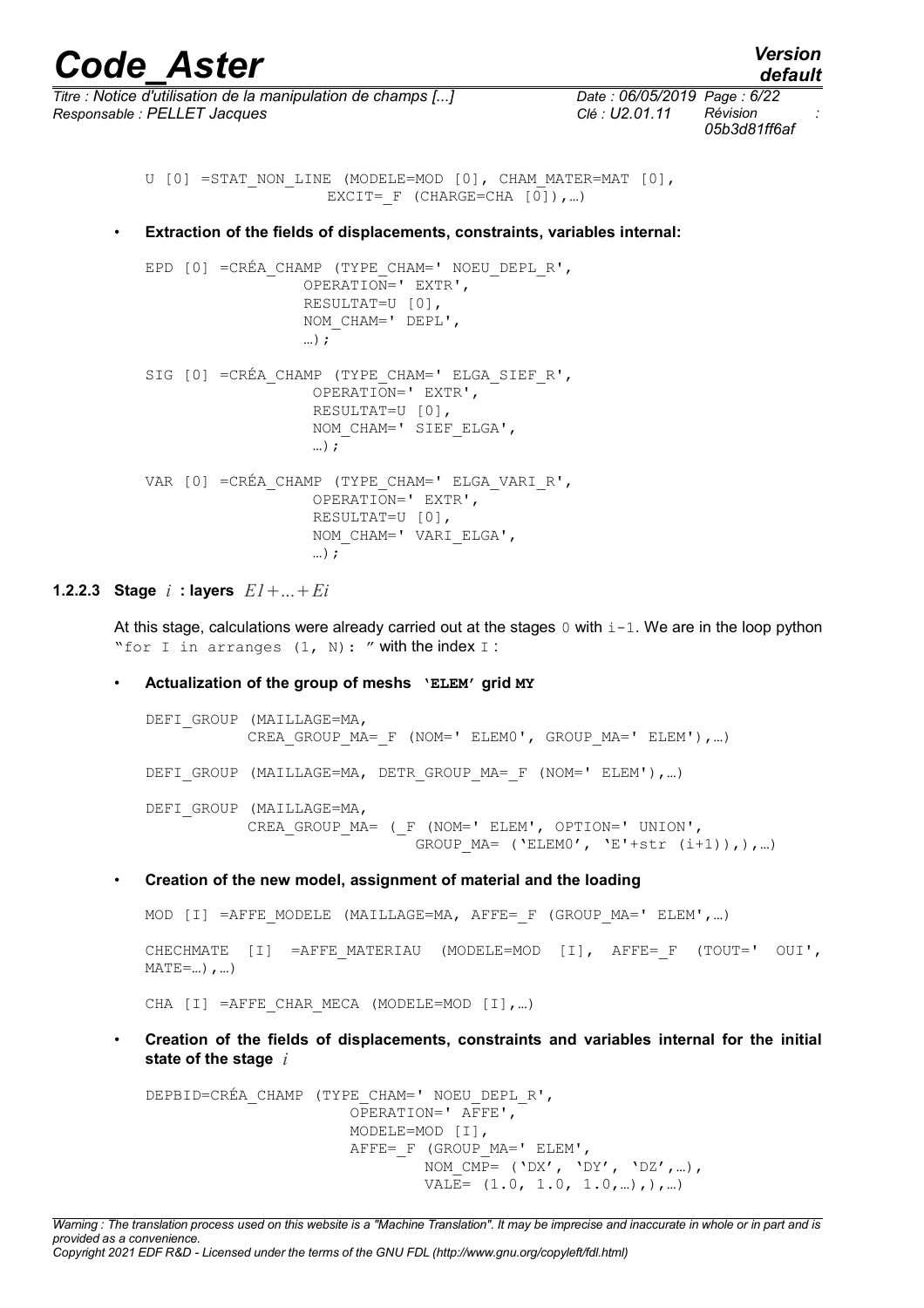# *default*

*Code\_Aster Version*

*Titre : Notice d'utilisation de la manipulation de champs [...] Date : 06/05/2019 Page : 7/22 Responsable : PELLET Jacques Clé : U2.01.11 Révision : 05b3d81ff6af* INIDEP=CRÉA\_CHAMP (TYPE\_CHAM=' NOEU\_DEPL\_R', OPERATION=' ASSE', MODELE=MOD [I], OPTION=' DEPL', PROL\_ZERO=' OUI',  $ASSE=$  (  $F$  (GROUP MA=' ELEM', CHAM\_GD=DEPBID, CUMUL=' OUI', COEF  $R=0.0$ ),  $\overline{\phantom{a}}$   $\overline{\phantom{a}}$  (GROUP MA=' ELEM0', CHAM  $G$ D=DEP  $[i-1]$ , CUMUL=' OUI', COEF  $R=1.0,),),$ ; SIEBID=CRÉA\_CHAMP (TYPE\_CHAM=' ELGA\_SIEF\_R', OPERATION=' AFFE', MODELE=MOD [I], AFFE=\_F (GROUP\_MA=' ELEM', NOM\_CMP= ('SIXX', 'SIYY', 'SIZZ',…), VALE= (1.0, 1.0, 1.0,…),),…) INISIG=CRÉA\_CHAMP (TYPE\_CHAM=' ELGA\_SIEF\_R', OPERATION=' ASSE', MODELE=MOD [I], PROL\_ZERO=' OUI',  $ASSE =$  (  $F$  (GROUP MA=ELEM, CHAM\_GD=SIEBID, CUMUL=' OUI', COEF  $R=0.0$ ), F (GROUP MA=' ELEM0', CHAM GD=SIG [i-1], CUMUL=' OUI', COEF  $R=1.0,),),$ ; CART = CREA CHAMP (TYPE CHAM=' ELGA NEUT R', OPERATION=' AFFE', MODELE=MOD [I], PROL ZERO=' OUI', AFFE= F (GROUP MA=ELEM, NOM  $\overline{CMP} = ('X1', 'X2', 'X3', ...)$ , VALE =  $(0.0, 0.0, 0.0, ...)$ ,),) INIVAR=CRÉA\_CHAMP (TYPE\_CHAM=' ELGA\_VARI\_R', OPERATION=' ASSE', MODELE=MOD [I], PROL ZERO=' OUI',  $ASSE=$  (  $F$  (GROUP MA=ELEM, CHAM GD=CART, NOM  $\overline{C}MP = ('X1', 'X2', 'X3', ...)$ , NOM CMP RESU=  $('V1', 'V2', 'V3', ...)$  $CUMUL='OUI', COEF R=0.0),$ \_F (GROUP MA=ELEM0, CHAM GD=VAR [i-1], CUMUL='  $OUT', COEF$  R=1.0),)) U [I] =STAT NON LINE (MODELE=MOD [I], CHAM MATER=MAT [I], ETAT\_INIT=\_F (SIGM=INISIG, VARI=INIVAR, DEPL=INIDEP), EXCIT=  $F$  (CHARGE=CHA [I]), ...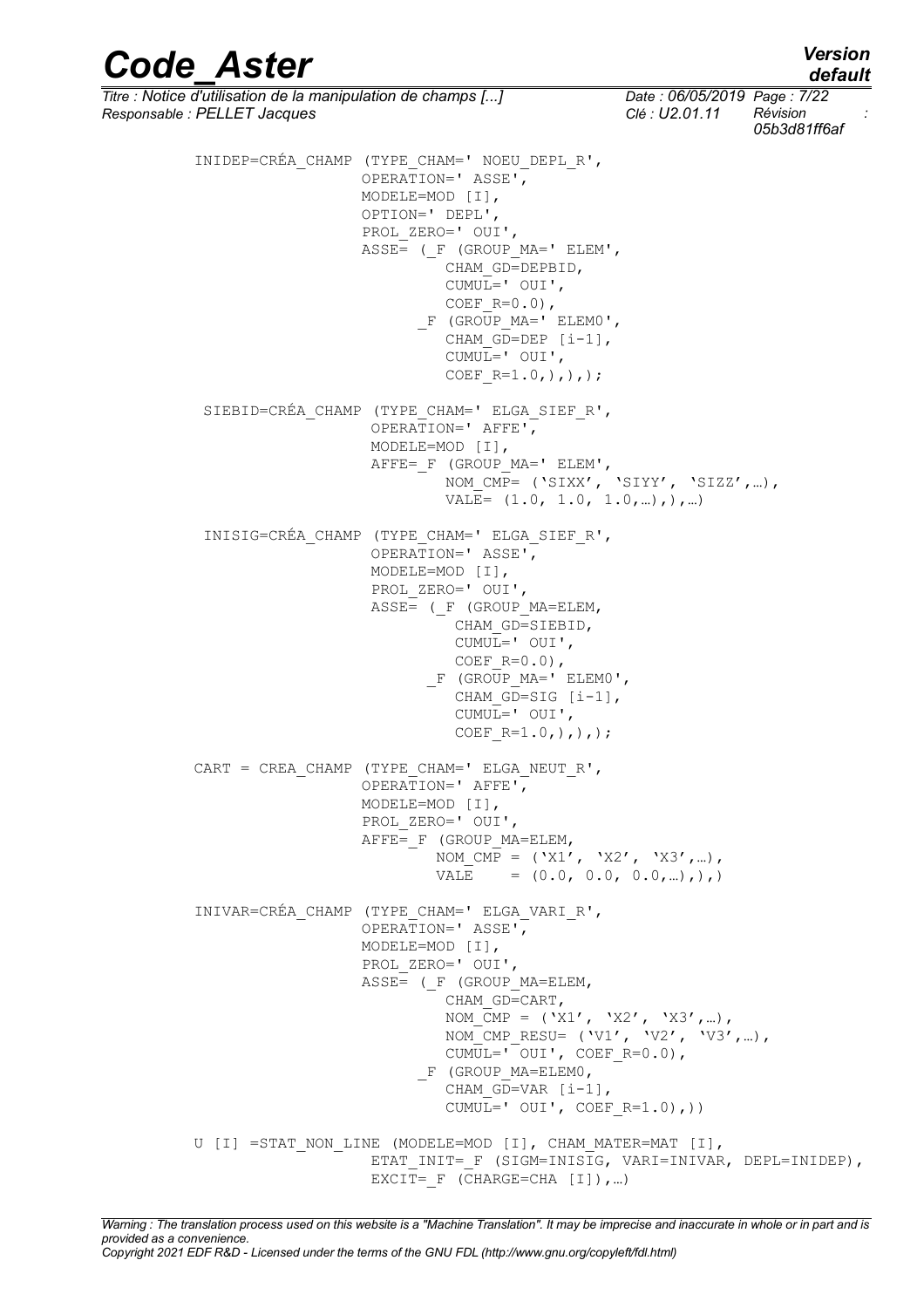*default*

*Titre : Notice d'utilisation de la manipulation de champs [...] Date : 06/05/2019 Page : 8/22 Responsable : PELLET Jacques Clé : U2.01.11 Révision :*

*05b3d81ff6af*

EPD [I] = CRÉA CHAMP (TYPE CHAM=' NOEU DEPL R', OPERATION=' EXTR', RESULTAT=U [I], NOM CHAM=' DEPL',); SIG [I] = CRÉA CHAMP (TYPE CHAM=' ELGA SIEF R', OPERATION=' EXTR', RESULTAT=U [I], NOM CHAM=' SIEF ELGA',); VAR [I] =CRÉA\_CHAMP (TYPE\_CHAM=' ELGA\_VARI\_R', OPERATION=' EXTR', RESULTAT=U [I], NOM\_CHAM=' VARI\_ELGA',);

• **Suppression of the concepts INIVAR, INIDEP, INISIG, CART**

TO DESTROY (CONCEPT= ( F (NOM=INIDEP),  $F$  (NOM=INISIG),  $\overline{F}$  (NOM=INIVAR),  $\overline{F}$  (NOM=CART), ),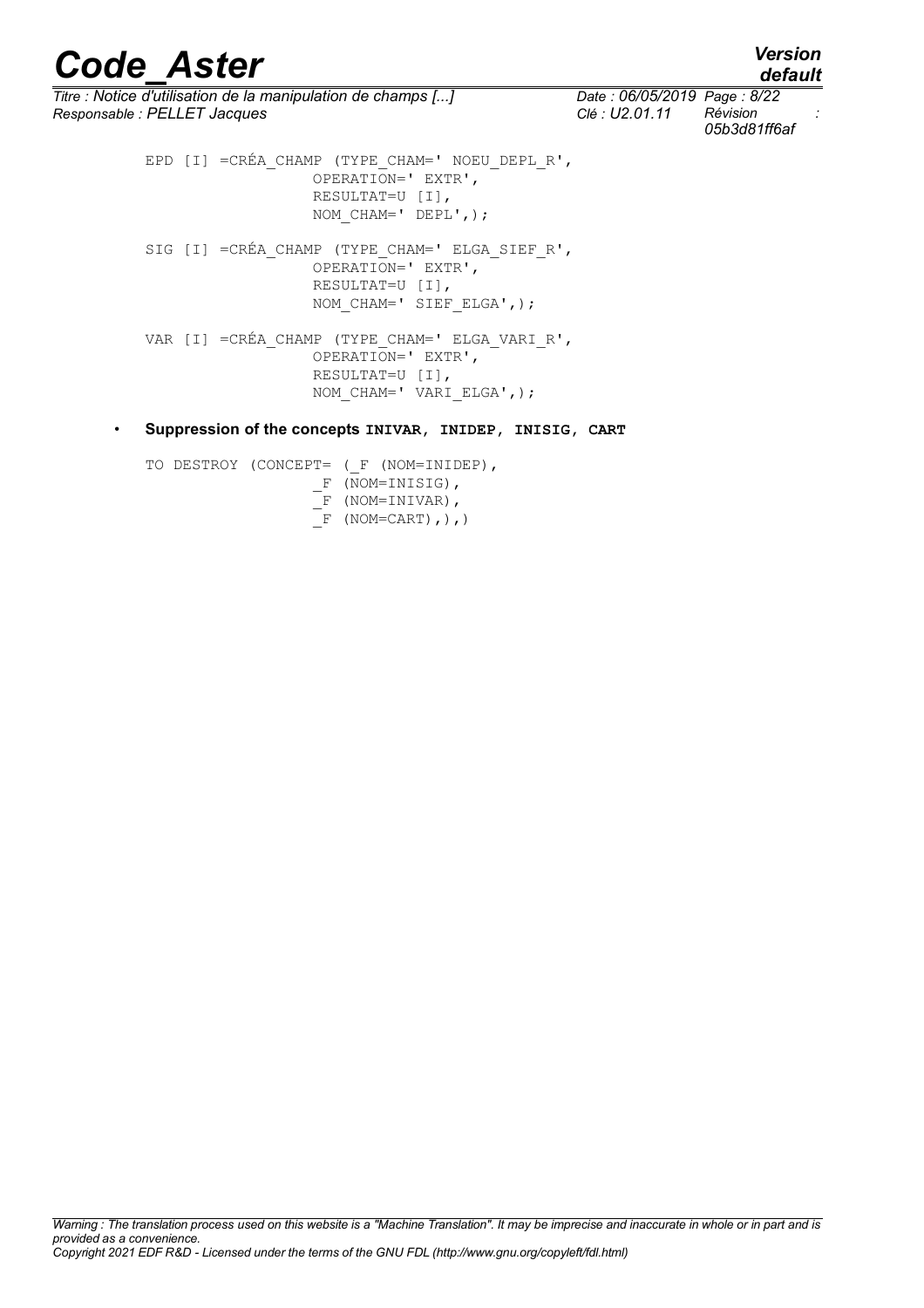*Titre : Notice d'utilisation de la manipulation de champs [...] Date : 06/05/2019 Page : 9/22 Responsable : PELLET Jacques Clé : U2.01.11 Révision :*

*05b3d81ff6af*

# <span id="page-8-3"></span>**2 How to define a state of initial stresses (or internal variables) with analytical formulas**

## **2.1 Objective**

<span id="page-8-2"></span>The objective is to be able to manufacture two of the fields constituting the initial state of a non-linear calculation: the stress field and the field of internal variables. In both cases, the solution consists in connecting a certain number of orders CREA\_CHAMP.

The reader is invited to consult the documentatione [U2.01.09] ("Danalytical éfinition of a stress field and a field of internal variables initial ") which answers these problems explicitly. It can also look at the command file of the CAS-test zzzz130a who illustrates this implementation.

<span id="page-8-1"></span>We present below a "brief" receipt for each case.

# **2.2 Manufacturing of an analytical stress field**

## **2.2.1 Receipt**

<span id="page-8-0"></span>• To define the formulas: starting from the analytical expression of each constraint, one builds the concept Aster corresponding starting from the operator FORMULA. Example :

```
SIZZ = FORMULA (REEL = '''' (REAL: Z) = RHO * G * Z ''''.
```
(the formula thus defined depends on the variable  $Z$  (geometrical coordinate)).

• Creation of the field of formulas: one builds a neutral field (without particular size) to associate with each formula previously definite, a component of this field. Example :

```
SIZF=CRÉA_CHAMP (OPERATION=' AFFE', TYPE_CHAM=' ELGA_NEUT_F', AFFE=_F
(TOUT= (OUT', 'NOM CMP'=' X1', VALE F=SIZZ),...);
```
• Creation of the field of parameters:

We must have a field whose components are parts of the variables of the formulas of the field of evaluation. In this example, we must have the geometrical field (component Z) with the points of Gauss. One proceeds in two stages:

- extraction of the geometrical field to the nodes:
- CHXN = CREA\_CHAMP (OPERATION=' EXTR', TYPE CHAM=' NOEU GEOM R', NOM CHAM=' GEOMETRIE', ...) - transformation of the field to the nodes into a geometrical field at the points of Gauss: CHXG = CREA CHAMP (OPERATION=' DISC', TYPE CHAM=' ELGA GEOM R',...)

• Creation of the field by evaluation of the functions: Now, one can evaluate the field: the operation is used EVAL : SIGZ2=CRÉA\_CHAMP (OPERATION=' EVAL', TYPE\_CHAM=' ELGA\_NEUT\_R', CHAM F=SIZF, CHAM PARA=CHXG,...)

Creation of the stress field: to obtain our analytical stress field, the size should be allotted  $SIEF$  R with the field of evaluation.

SIGZ=CRÉA\_CHAM (OPERATION=' ASSE', TYPE\_CHAM=' ELGA\_SIEF\_R', ASSE= F (CHAM GD=SIGZ2, NOM CMP=' X1', NOM CMP RESU=' SIZZ'),...).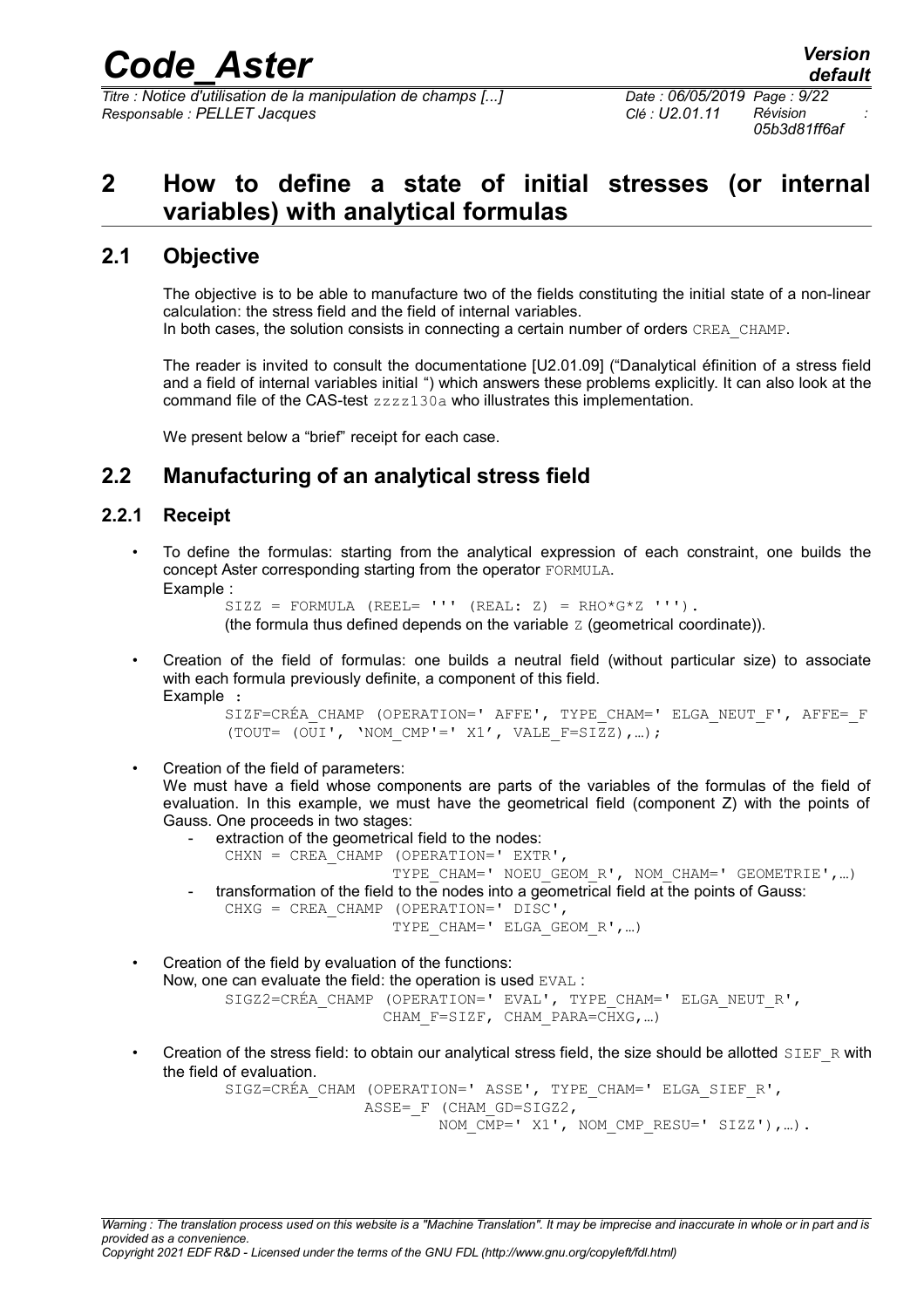*Titre : Notice d'utilisation de la manipulation de champs [...] Date : 06/05/2019 Page : 10/22 Responsable : PELLET Jacques Clé : U2.01.11 Révision :*

*05b3d81ff6af*

## **2.2.2 Orders used**

<span id="page-9-2"></span>

| Orders                       | Functionality                                            |
|------------------------------|----------------------------------------------------------|
| FORMULA                      | Creation of the formulas                                 |
| CREA CHAMP/OPERATION=' AFFE' | Creation of the field of formulas                        |
| CREA CHAMP/OPERATION=' EXTR' | Creation of the field of parameters                      |
| CREA CHAMP/OPERATION=' EVAL' | Creation of the field of evaluation                      |
| CREA CHAMP/OPERATION=' DISC' | Creation of the stress field wished after change of size |

### **Table 2.1**

## **2.3 Manufacturing of a field of internal variables not no one**

<span id="page-9-1"></span><span id="page-9-0"></span>Two methods are possible to create a field of internal variables not no one.

### **2.3.1 First method**

### **2.3.1.1 Receipt**

This method requires knowledge amongst internal variables of each law of behavior of your STAT NON LINE. Doc. U4.51.11 allows to obtain this information. This method rests on the assignment of all the internal variables of the laws provided to your STAT\_NON\_LINE. The operator of assignment is used AFFE of CREA\_CHAMP for this effect.

This operation is carried out in two stages:

```
one creates initially one MAP of NEUT R
 Example: 
 VAIN = CREA CHAMP (OPERATION=' AFFE', TYPE CHAM=' CART NEUT R',
                    AFFE= (F (GROUP MA = T GM1',
                            NOM CMP= ('X1', 'X2'), VALE= (0, 2,)),
                          F (GROUP MA = ' GM2',
                             NOM \overline{CMP}= ('X1', 'X2', 'X3', X4', 'X5'),
                             VALE= (0, 0, 0, 9, 2, 1),...
one transforms the map of NEUT \overline{R} in field at the point of Gauss of VARI \overline{R} via the operation
'ADZE':
 VARI=CRÉA CHAMP (OPERATION=' ASSE', TYPE CHAM=' ELGA VARI R',
                 ASSE= (F (CHAM GD=VAIN,
                          GROUP \overline{MA}=' GM1', NOM CMP= ('X1', 'X2'),
                          NOM CMP RESU= ('V1', 'V2'))F (CHAM GD=VAIN,
 GROUP MA=' GM2',
  NOM_CMP= ('X1', 'X2', 'X3', 'X4', 'X5'),
 NOM CMP RESU= ('V1', 'V2', 'V3', 'V4','V5'),),),
  …)
```
The field of internal variables VARI contains 2 internal variables for the elements of the group *GM1* and 5 for *GM2* . Thus the law of behavior to be applied to the group *GM1* model in the operator of resolution will have to comprise 2 internal variables exactly.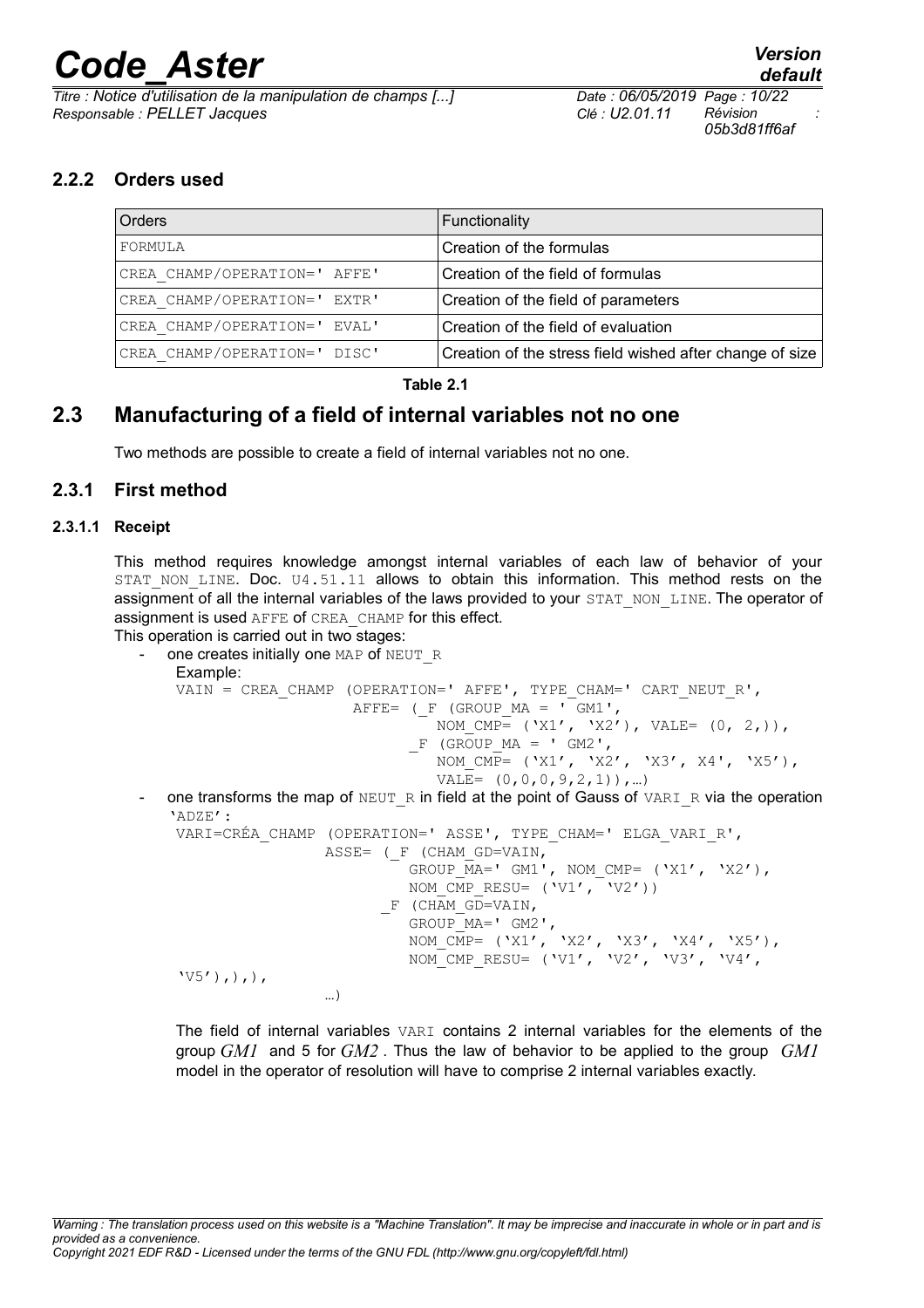*Titre : Notice d'utilisation de la manipulation de champs [...] Date : 06/05/2019 Page : 11/22 Responsable : PELLET Jacques Clé : U2.01.11 Révision :*

*05b3d81ff6af*

### **2.3.1.2 Orders used**

| Orders                       | Functionality                                                  |
|------------------------------|----------------------------------------------------------------|
| CREA CHAMP/AFFE              | are<br>Creation of a map where all components<br>affected.     |
| CREA CHAMP/OPERATION=' ASSE' | Transformation of the map into field of internal<br>variables. |

### <span id="page-10-0"></span>**2.3.2 Second method**

### **2.3.2.1 Receipt**

This method makes it possible to affect explicitly only the meshs which have nonworthless components. One proceeds in the following way:

• One carries out the first bogus calculation (to profit *a posteriori* of a field of internal variables "models"):

```
UBID=STAT NON LINE (COMPORTEMENT= ( F (GROUP MA=' GM1', RELATION=...),
                                      F (GROUP M\overline{A}=' GM2', RELATION=...),),
```
…)

- One extracts the field from internal variables VBID result UBID: VBID=CRÉA\_CHAMP (OPERATION=' EXTR', RESULTAT=UBID, TYPE CHAM=' ELGA VARI R', NOM CHAM=' VARI ELGA',...)
- One affects this time the not-worthless values: VAIN1 = CREA CHAMP (OPERATION=' AFFE', TYPE CHAM=' CART NEUT R', AFFE= ( $F$  (GROUP MA=' GM1', NOM  $CMP= ('X2')$ , VALE=  $(2,))$ ,  $-F$  (GROUP MA = ' GM2', NOM  $\overline{CMP}$ = ('X3', X4', 'X5'), VALE=  $(9, 2, 1)$ ,,, …)
- One puts at zero the field of internal variables "models" and one overloads it nonworthless values: VAIN2 = CREA\_CHAMP (OPERATION=' ASSE', TYPE\_CHAM=' ELGA\_VARI\_R'
	- ASSE=  $(\_\text{F}$  (TOUT=' OUI', CHAM\_GD=VBID, CUMUL=' OUI', COEF  $\overline{R}=0.$ ),  $\Gamma$  (GROUP $\mu$ A=' GM1',  $\overline{C}$ HAM $\overline{C}$ D=VAIN1, CUMUL= $\overline{ }$  OUI', COEF R=1., NOM CMP= ('X2'),  $\overline{NOM\_CMP\_RESU}$ = ('V2'),), \_F (GROUP\_MA=' GM2', CHAM\_GD=VAIN1, CUMUL= $\overline{'}$  OUI', COEF R=1., NOM CMP= ('X3', 'X $\overline{4}'$ ', 'X5'), NOM CMP RESU= ('V3', 'V4', 'V5'),),),…)

### **2.3.2.2 Orders used**

| Orders          | Functionality                                                                |
|-----------------|------------------------------------------------------------------------------|
| STAT NON LINE   | Creation of a bogus result                                                   |
| CREA CHAMP/EXTR | Extraction of the field of internal variables.                               |
| CREA CHAMP/AFFE | $not-$<br>Creation of a map where only components<br>worthless are affected. |
| CREA CHAMP/ASSE | Transformation of the map into field of variables                            |

*Warning : The translation process used on this website is a "Machine Translation". It may be imprecise and inaccurate in whole or in part and is provided as a convenience.*

*Copyright 2021 EDF R&D - Licensed under the terms of the GNU FDL (http://www.gnu.org/copyleft/fdl.html)*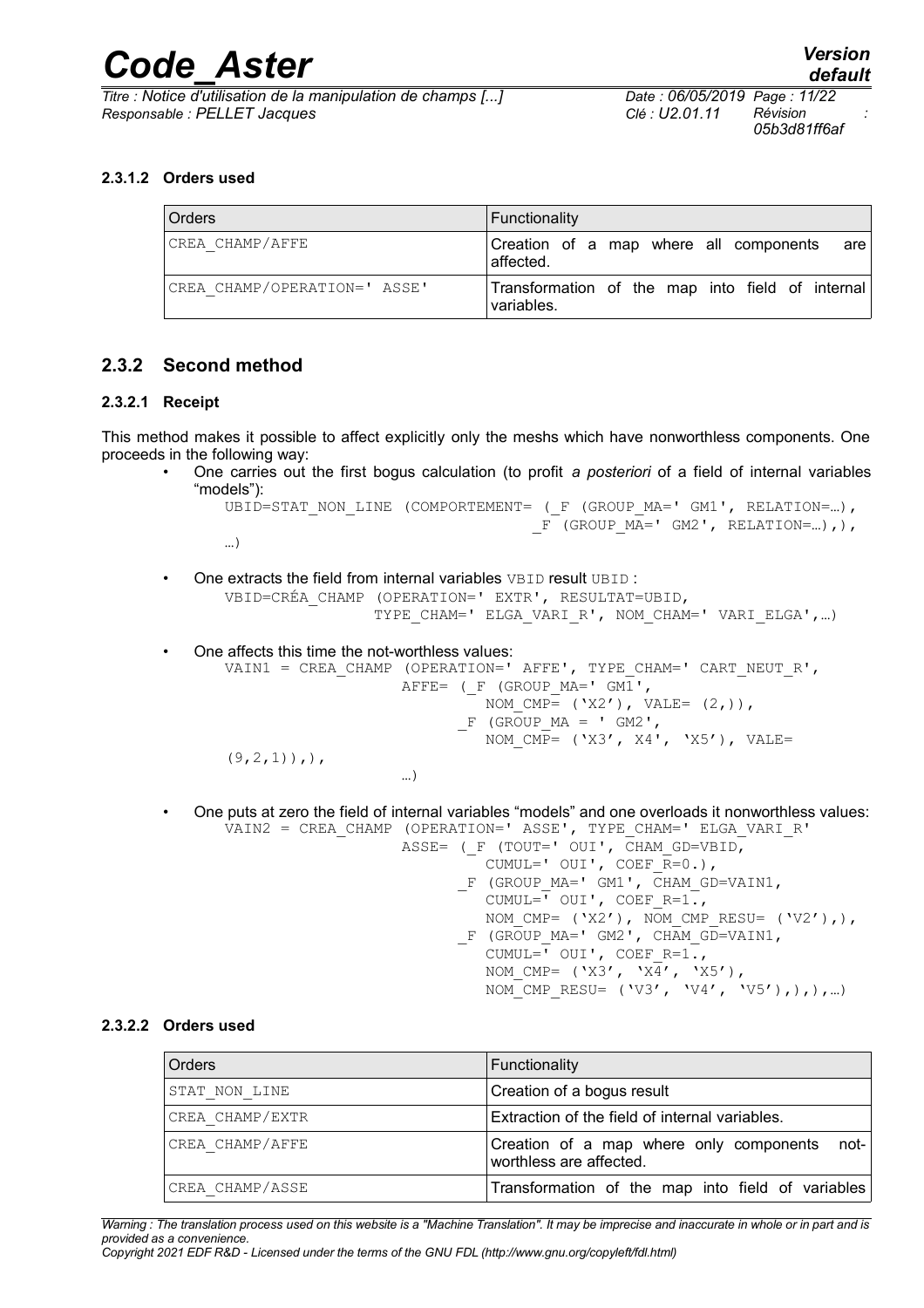*default*

*Titre : Notice d'utilisation de la manipulation de champs [...] Date : 06/05/2019 Page : 12/22*  $Responsible : PELLET$  *Jacques* 

*05b3d81ff6af*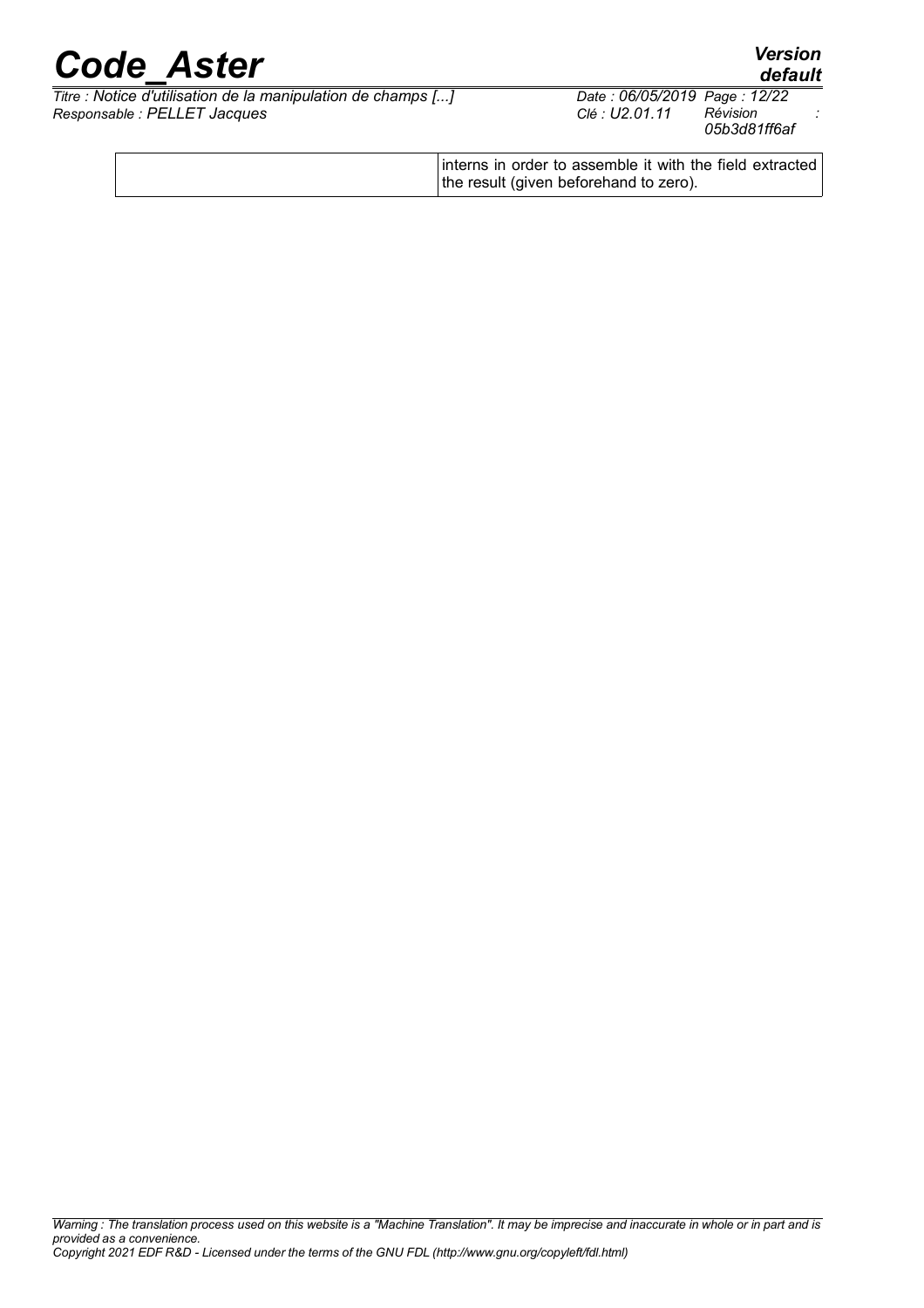*Titre : Notice d'utilisation de la manipulation de champs [...] Date : 06/05/2019 Page : 13/22 Responsable : PELLET Jacques Clé : U2.01.11 Révision :*

*default 05b3d81ff6af*

# <span id="page-12-0"></span>**3 How to apply a pressure to a restricted part (nonwith a grid exactly) of the edge of a structure 3D**

It is possible with *Code\_Aster* to affect a field of pressure on a geometrical zone of the part to be calculated not necessarily with a grid. Indeed, it is enough to create the grid of skin support of the zone of pressure, to create there a field of pressure which one projects on the grid of the part. The setting in data is then similar to recovery/projection of a field of pressure calculated by a code of CFD.

In the example below, one wants to affect a pressure on a circular zone centered on a face of a cube, uniformly with a grid in HEXA8. The grid of the disc is carried out except for.



#### *Note:*

*One checks the value of the total resultant of effort by a calculation of the integral of pressure on the affected zones. Indeed, the operation of projection induces a loss (proportional to the coarseness of the grid) which it is appropriate to measure.*

We will be interested in creation of the load CHA\_PROJ. The various stages are the following ones:

- reading of the grid (disc) carrying the effort of pressure;
- creation of the field of pressure on the disc;
- projection of the field of pressure since the disc towards the calculated structure;
- creation of the load.

We will detail each one of these stages.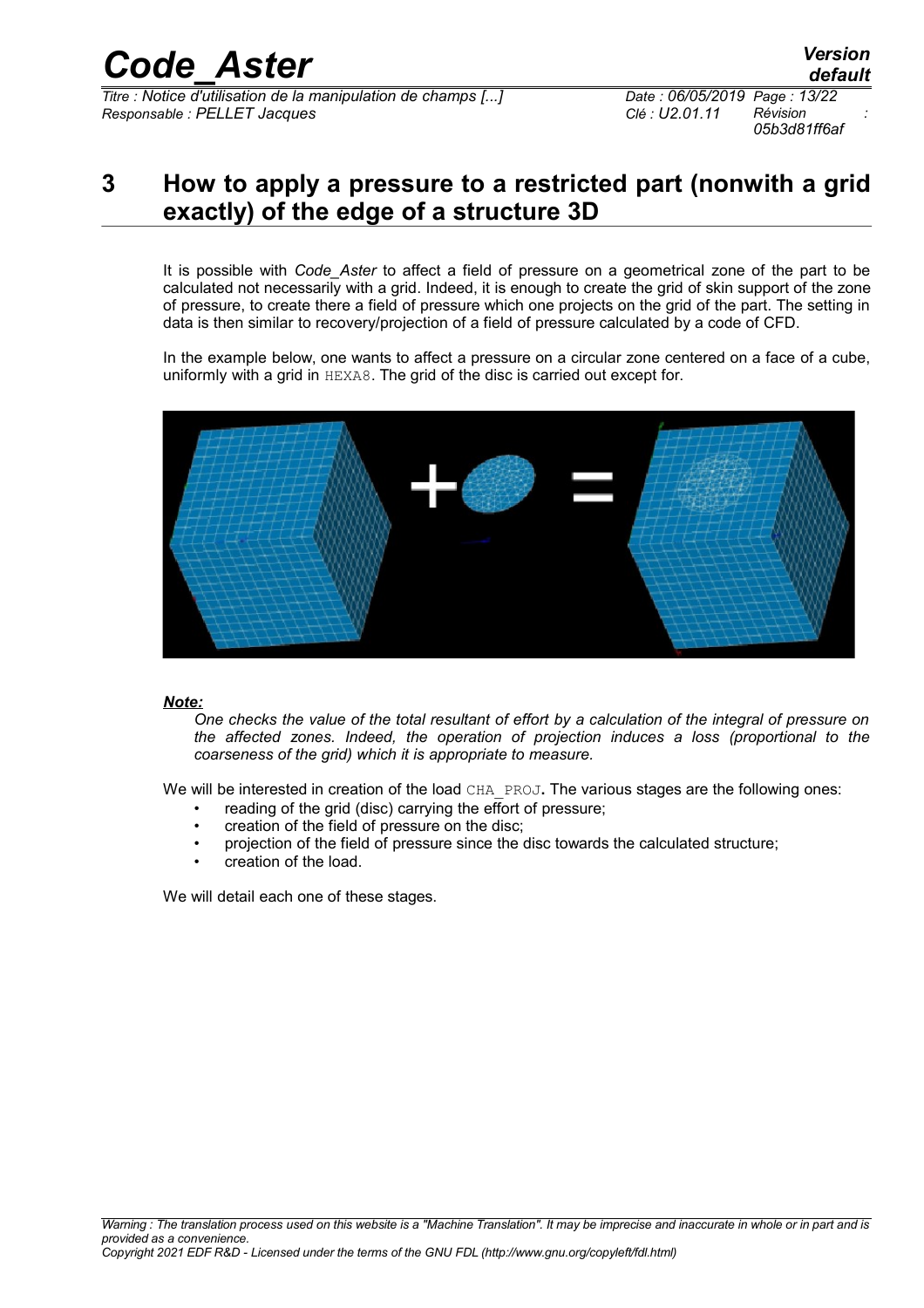*Titre : Notice d'utilisation de la manipulation de champs [...] Date : 06/05/2019 Page : 14/22 Responsable : PELLET Jacques Clé : U2.01.11 Révision :*

*default 05b3d81ff6af*

## **3.1 Stage 1: creation of the field of pressure on the disc**

<span id="page-13-2"></span>• **Creation of a constant field of pressure by element**

```
VALLEY =CRÉA CHAMP ( TYPE CHAM = 'ELEM PRES R',
                 OPERATION = 'AFFE',
                 MODEL = modele2,
                 PROL ZERO = 'YES',
                 A \text{FFE} = F ( GROUP MA = 'disc',
                              NOM \overline{CMP} = 'NEAR',
                               V A L E = 100000000, ),
                  …)
```
• **Creation of a result of the type EVOL\_CHAR starting from this field**

```
RES PRES=CRÉA RESU (OPERATION = 'AFFE',
                          TYPE RESU = 'EVOL CHAR',
                          NOM CHAM = 'NEAR',AFFE = F (CHAM GD = VALLEY,
                                               \begin{array}{rcl} \text{MODEL}^- & = \text{modele2,} \\ \text{INST} & = 0 \, . \end{array}= 0. ),)
```
<span id="page-13-1"></span>**3.2 Stage 2: projection of the field of pressure since the disc towards the calculated structure**

```
RES_PROJ=PROJ_CHAMP (METHODE='COLLOCATION',
                       RESULTAT=RES_PRES,
                       MODELE_1=modele2,
                       MODELE_2=MODE,
                      DISTANCE MAX=1.,
                      CAS FIGURE=' 2.5D',
                      PROL ZERO=' OUI',
                      VIS A VIS= F (GROUP MA 1=' disque',
                                     GROUP \overline{MA} \overline{2}=' Group 1',),
                      TOUT ORDRE=' OUI',);
```
# **3.3 Stage 3: creation of the load**

<span id="page-13-0"></span>For the creation of the loading, one uses the evolutionary loadings in the time of the type  $evol$  char products by LIRE\_RESU [U7.02.01] (or CREA\_RESU), and containing fields of pressure, densities of voluminal force in 2D or 3D and densities of surface force in 2D or 3D.

```
CHA_PROJ=AFFE_CHAR_MECA (MODELE=MODE,
                          EVOL_CHAR=RES_PROJ,)
```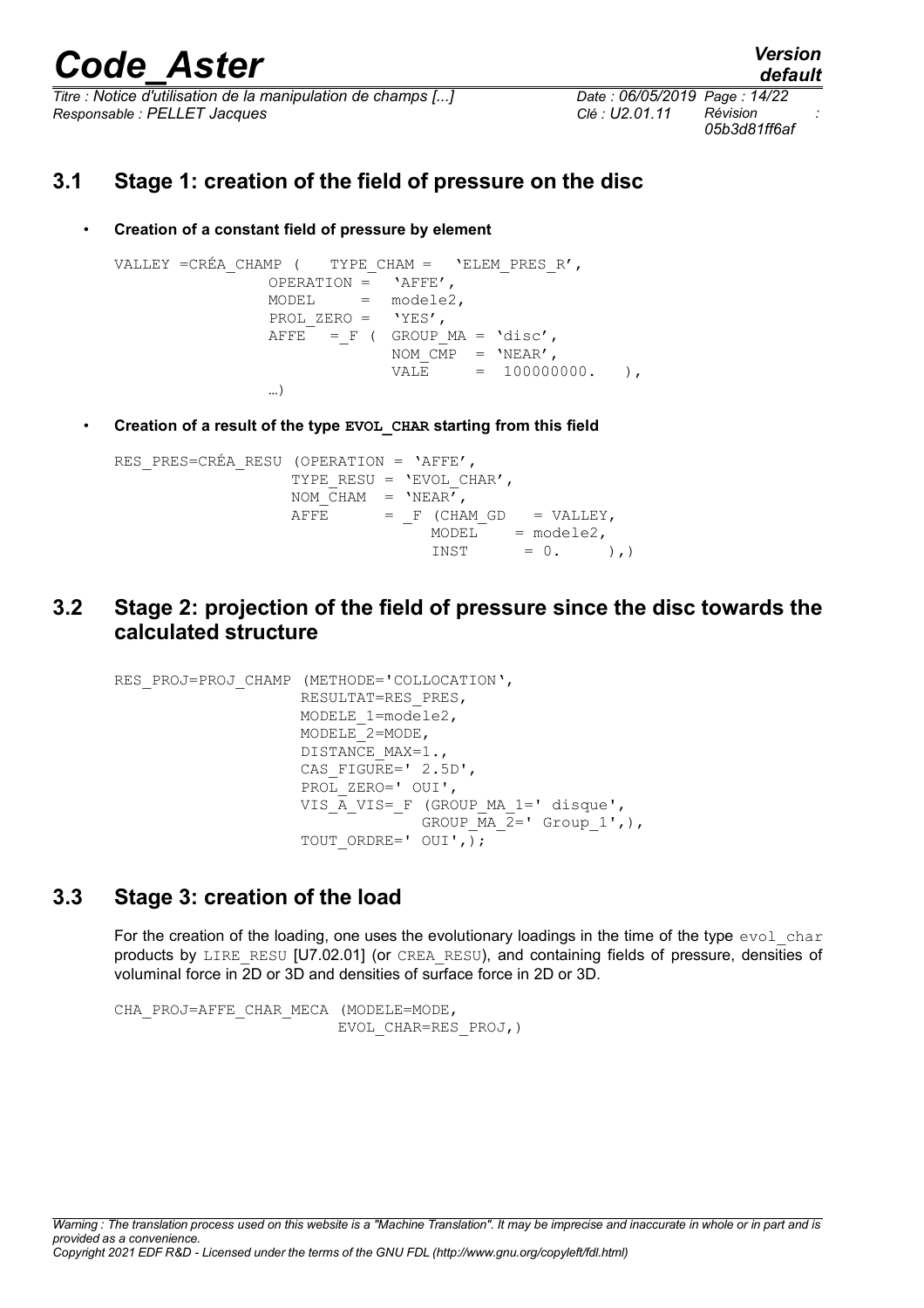*Titre : Notice d'utilisation de la manipulation de champs [...] Date : 06/05/2019 Page : 15/22 Responsable : PELLET Jacques Clé : U2.01.11 Révision :*

## **3.4 Command file**

<span id="page-14-0"></span>BEGINNING () MAIL=LIRE MAILLAGE (FORMAT=' MED',); MAIL=MODI\_MAILLAGE (reuse =MAIL, MAILLAGE=MAIL, ORIE PEAU 3D= F (GROUP MA=' Group  $1',$ ),) MAIL=DEFI\_GROUP (reuse =MAIL, MAILLAGE=MAIL, CREA\_GROUP\_NO=\_F (NOM=' Group\_3', GROUP MA=' Group 3')) MA=DEFI MATERIAU (ELAS= F (  $E = 2.E11$ ,  $NAKED = 0.3$ ,  $ALPHA = 1.E-5,$  $RHO=1.$  ), ECRO LINE=  $F$  ( D SIGM EPSI = 2.E9,  $SY = 2.E8$ ) ) MODE=AFFE\_MODELE (MAILLAGE=MAIL, AFFE= F (TOUT=' OUI', PHENOMENE=' MECANIQUE', MODELISATION=' 3D',),); MATE=AFFE\_MATERIAU (MAILLAGE=MAIL, AFFE= F (TOUT=' OUI', MATER=MA, ), ); ########################################## ##### creation of load CHA\_PROJ ##### ########################################## # reading of the grid (disc) carrying L effort of pressure mail2=LIRE\_MAILLAGE (UNITE=21, FORMAT='  $MED',$ ); mail2=MODI MAILLAGE (reuse =mail2, MAILLAGE=mail2, ORIE PEAU 2D= F (GROUP MA=' disque',),); modele2=AFFE\_MODELE (MAILLAGE=mail2, AFFE= F (TOUT=' OUI', PHENOMENE=' MECANIQUE', MODELISATION=' 3D',),) # creation of the field of pressure on the disc VALLEY =CRÉA\_CHAMP (TYPE\_CHAM=' ELEM\_PRES\_R', OPERATION=' AFFE', MODELE=modele2, PROL\_ZERO=' OUI',  $A$ FFE= F (GROUP MA = 'disc', NOM CMP =  $'NEAR'$ ,  $VALE = 100000000$ . ),  $INFO=1,$ )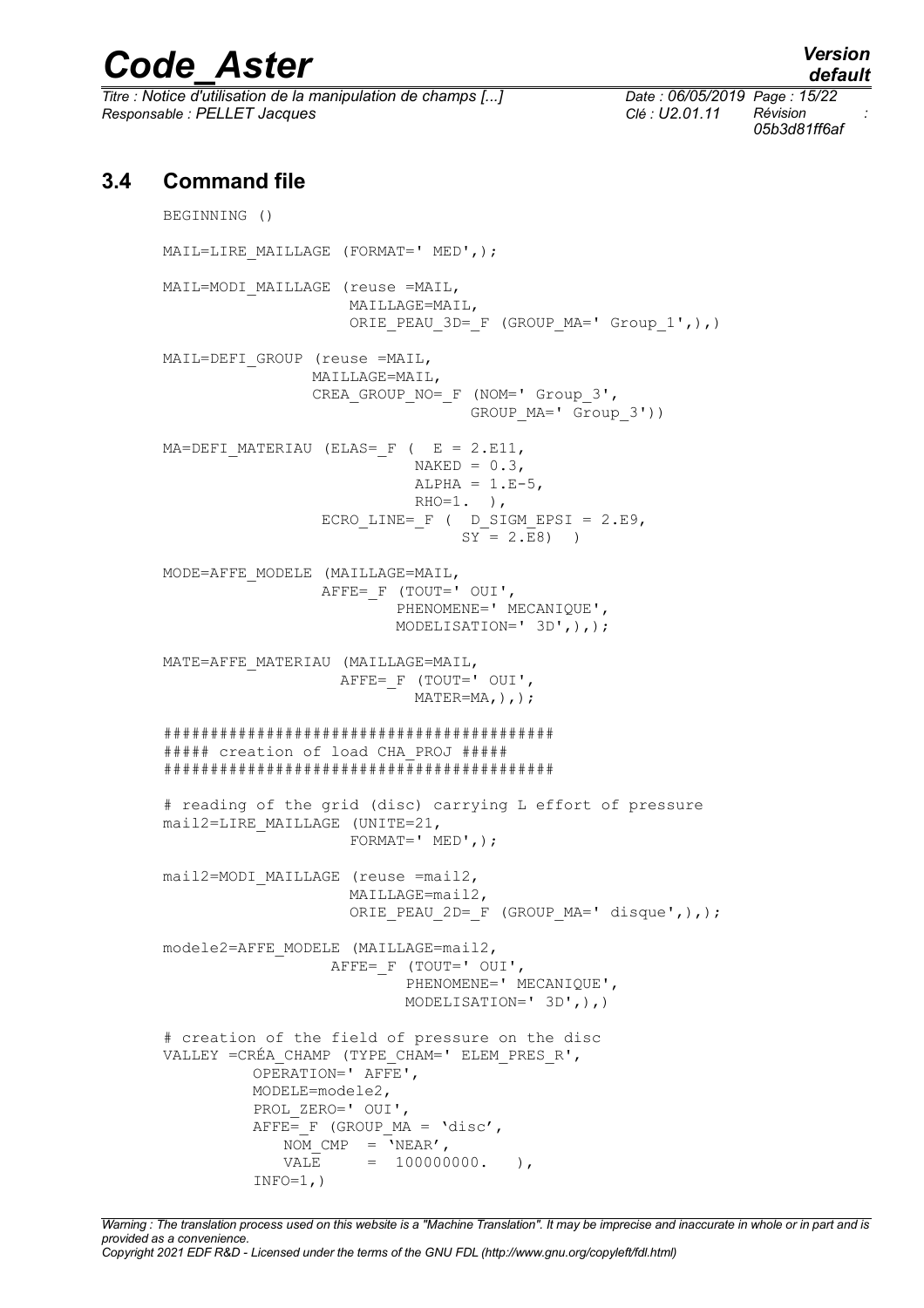*default*

*Titre : Notice d'utilisation de la manipulation de champs [...] Date : 06/05/2019 Page : 16/22 Responsable : PELLET Jacques Clé : U2.01.11 Révision : 05b3d81ff6af* RES PRES=CRÉA RESU (OPERATION = 'AFFE', TYPE RESU =  $'EVOLCHAR'$ , NOM  $CHAM = 'NEAR',$  $A \overline{FFE}$  =  $F$  (CHAM GD = VALLEY,  $MODEL = modele2$ ,  $INST = 0.$  ), # calculation of the compressive force resulting on the disc from the first grid  $tab1=POST\_ELEM (INTERAL =  $F$  (GROUP_MA = 'disc',$ DEJA INTEGRE =  $'NOT'$ , NOM CHAM =  $'NEAR'$ ,  $\overline{NOM}$   $\overline{CMP}$  =  $\overline{CLOSE'}$  ), RESULT =  $RES$  PRES,  $MODEL = modele2$ IMPR\_TABLE (TABLE=tab1) # projection of the field of pressure since the disc towards the structure calculee RES PROJ=PROJ CHAMP (METHODE='COLLOCATION', RESULTAT=RES\_PRES, MODELE 1=modele2, MODELE\_2=MODE, DISTANCE MAX=1., CAS FIGURE='  $2.5D'$ , PROL ZERO=' OUI', VIS  $\overline{A}$  VIS=  $F$  (GROUP MA 1=' disque', GROUP  $\overline{MA}$  2=' Group 1',), TOUT ORDRE=' OUI',  $\overline{\ }$ ; # calculation of the resulting compressive force after projection tab2=POST\_ELEM (INTEGRAL =  $_F$  (GROUP MA = 'Group 1', NOM CHAM =  $'NEAR'$ , DEJA\_INTEGRE = 'NOT', NOM  $CMP = 'CLOSE'$  ), RESULT = RES\_PROJ,  $MODEL = MODE$  ) IMPR\_TABLE (TABLE=tab2) # creation of the load CHA\_PROJ=AFFE\_CHAR\_MECA (MODELE=MODE, EVOL\_CHAR=RES\_PROJ,) ################################################## ##### fine of creation of load CHA\_PROJ ##### ################################################## BLOQ=AFFE\_CHAR\_MECA (MODELE=MODE, DDL IMPO= F (GROUP MA=' Group 3',  $DX=0.0$ ,  $DY=0.0$ ,  $DZ=0.0,),$ RESU=MECA STATIQUE (MODEL = MODE, CHAM\_MATER = SUBDUE,  $EXCI\bar{T} = (F (CHARGE=BLOQ,)),$  $F$  (CHARGE=CHA\_PROJ,),))

*Warning : The translation process used on this website is a "Machine Translation". It may be imprecise and inaccurate in whole or in part and is provided as a convenience. Copyright 2021 EDF R&D - Licensed under the terms of the GNU FDL (http://www.gnu.org/copyleft/fdl.html)*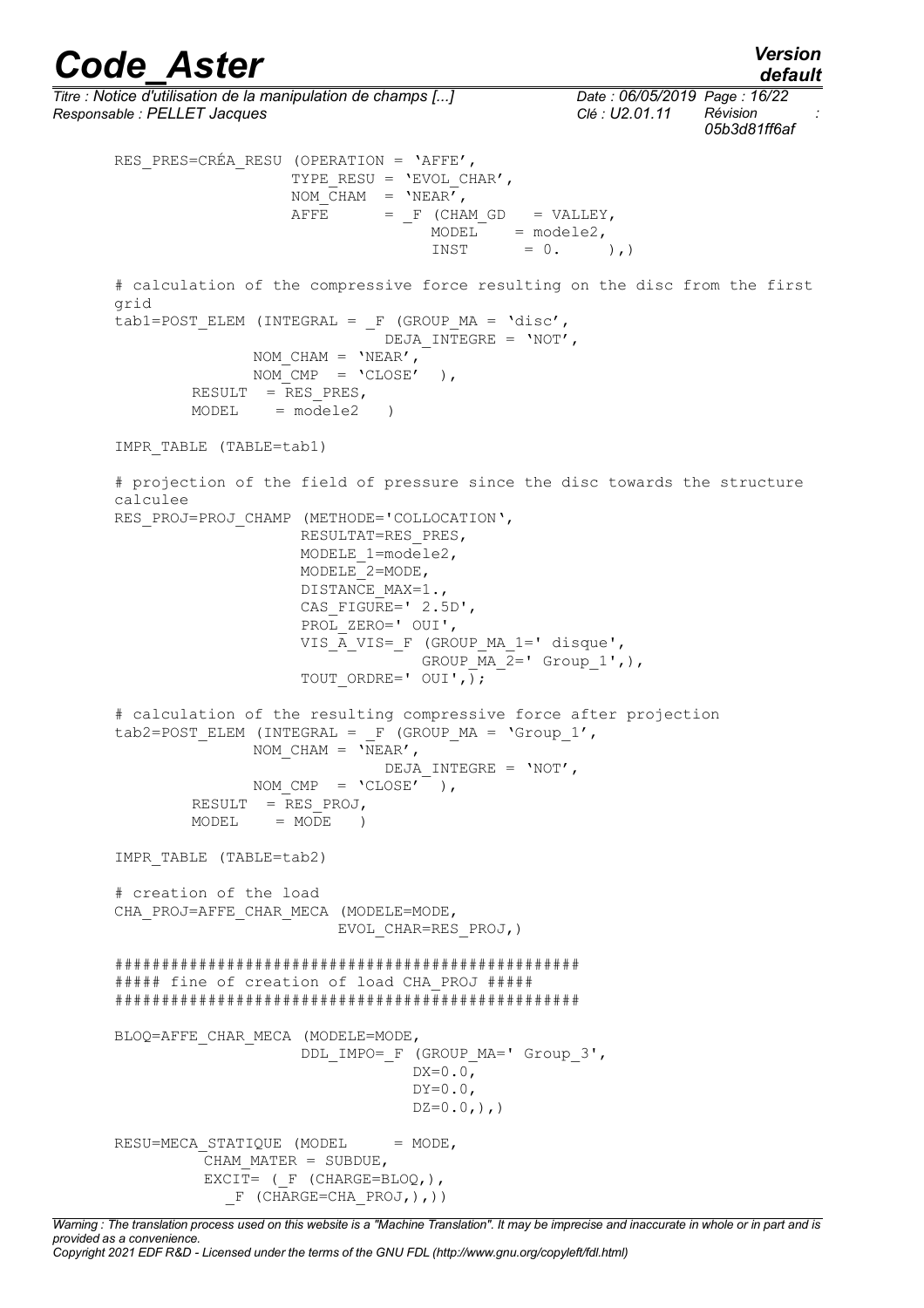# *Code\_Aster Version*<br>Titre : Notice d'utilisation de la manipulation de champs [...] Date : 06/05/2019 Page : 17/22

*Titre : Notice d'utilisation de la manipulation de champs [...] Date : 06/05/2019 Page : 17/22 Responsable : PELLET Jacques Clé : U2.01.11 Révision :*

*05b3d81ff6af*

RESU=CALC\_CHAMP (reuse =RESU, FORCE=' REAC\_NODA',  $RESULTAT=RES\overline{U}$ , )

STANLEY ()

END ()

*Warning : The translation process used on this website is a "Machine Translation". It may be imprecise and inaccurate in whole or in part and is provided as a convenience. Copyright 2021 EDF R&D - Licensed under the terms of the GNU FDL (http://www.gnu.org/copyleft/fdl.html)*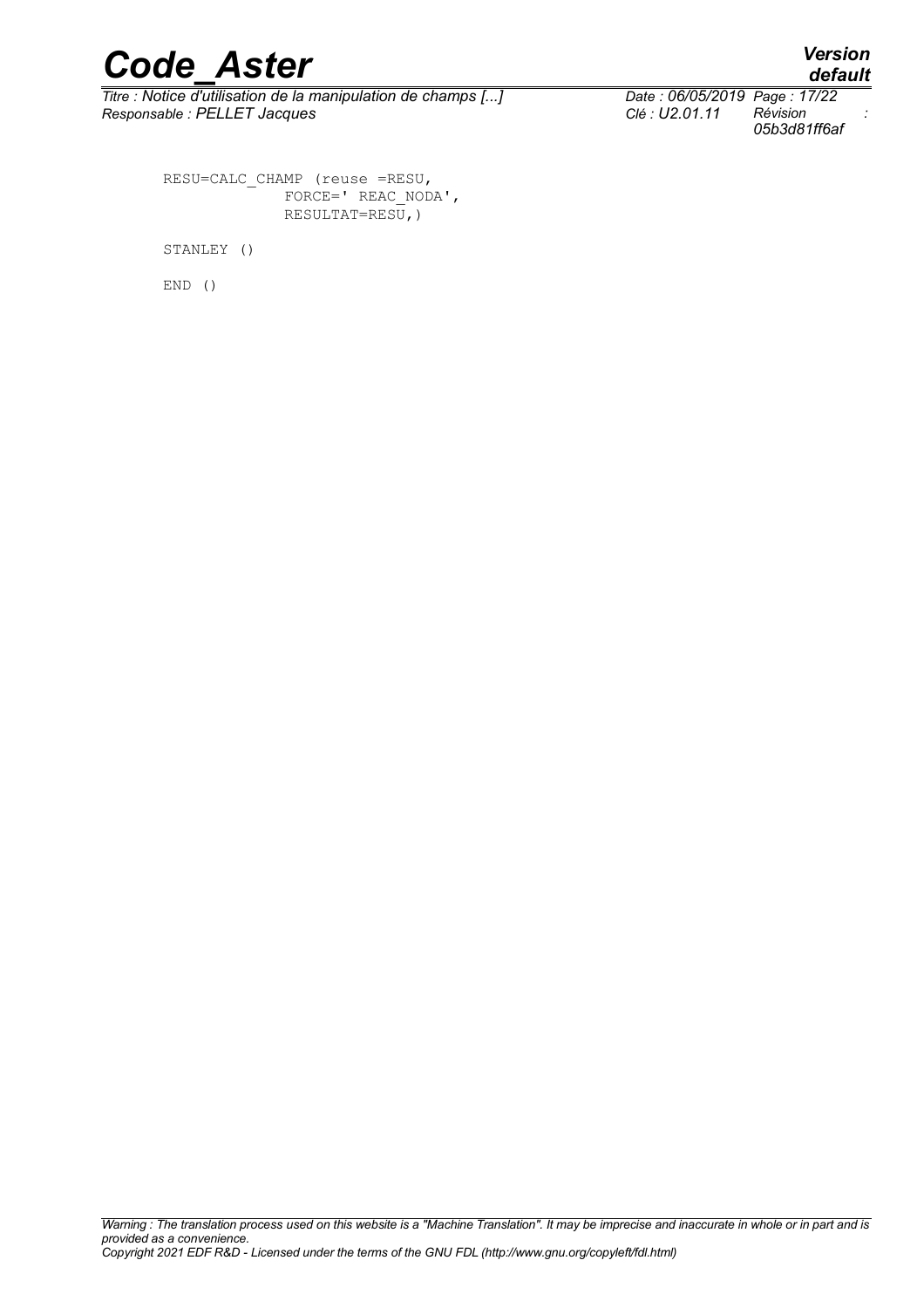*Titre : Notice d'utilisation de la manipulation de champs [...] Date : 06/05/2019 Page : 18/22 Responsable : PELLET Jacques Clé : U2.01.11 Révision :*

# <span id="page-17-4"></span>**4 How to calculate the integral of the constraints or a quantity derived on the edge from a structure 3D**

## **4.1 Objective**

<span id="page-17-3"></span>The user has a stress field (at the points of Gauss). It wishes to make the integral of each component on the edge of its model or to calculate a derived quantity like one axial moment.



Integral is calculated by the order POST\_ELEM. When one wishes to integrate a quantity derived from a field, this one must be defined (FORMULA) and evaluated (CREA\_CHAMP) beforehand.

The constraints at the points of Gauss are not calculated directly on the faces, also the user is seen confronted with some difficulties. A receipt was established to be able to carry out this calculation. It is presented below.

<span id="page-17-2"></span>For more details, the CAS-test will be consulted  $t_{\text{p1v07a}}$  who implements this receipt within a thermal framework in order to calculate outgoing flow on an edge.

## **4.2 Receipt**

### **4.2.1 Stage 1: calculation of the stress field 3D to the nodes**

<span id="page-17-1"></span>First of all, it is necessary to calculate the stress fields to the nodes.

CALC CHAMP (CONTRAINTE=' SIGM\_NOEU', RESULTAT=...,)

The following stage consists in building a neutral field of which values: •are localised at the points of Gauss of the meshs (2D and 3D), and •correspond to the values of the constraints.

### **4.2.2 Stage 2: calculation of a neutral field corresponding to the constraints**

<span id="page-17-0"></span>It is supposed that the model 3D  $(MO3D)$  who was used to calculate contains besides the elements "3D", of the elements of edge (facets) on all his edges.

### **4.2.2.1 Case of the integration of an existing field**

- 1) Extraction of the stress field to the nodes: SIGNO=CRÉA CHAMP (OPERATION=' EXTR', TYPE CHAM=' NOEU SIEF R', NOM CHAM=' SIEF NOEU', RESULTAT=..., INST=...)
- 2) Transformation of the field SIGNO in neutral field: NEUTNO=CRÉA\_CHAMP (OPERATION=' ASSE', TYPE\_CHAM=' NOEU\_NEUT\_R', MODELE=MO3D, PROL ZERO=' OUI', ASSE= F (TOUT=' OUI', CHAM GD=SIGNO,

NOM CMP= ('SIXX', 'SIYY', 'SIZZ'),

NOM CMP RESU=  $('X1', 'X2', 'X3'))$ **4.2.2.2 Case of the integration of a derived field (for example for the one axial moment calculation or a heat flux)**

*Warning : The translation process used on this website is a "Machine Translation". It may be imprecise and inaccurate in whole or in part and is provided as a convenience. Copyright 2021 EDF R&D - Licensed under the terms of the GNU FDL (http://www.gnu.org/copyleft/fdl.html)*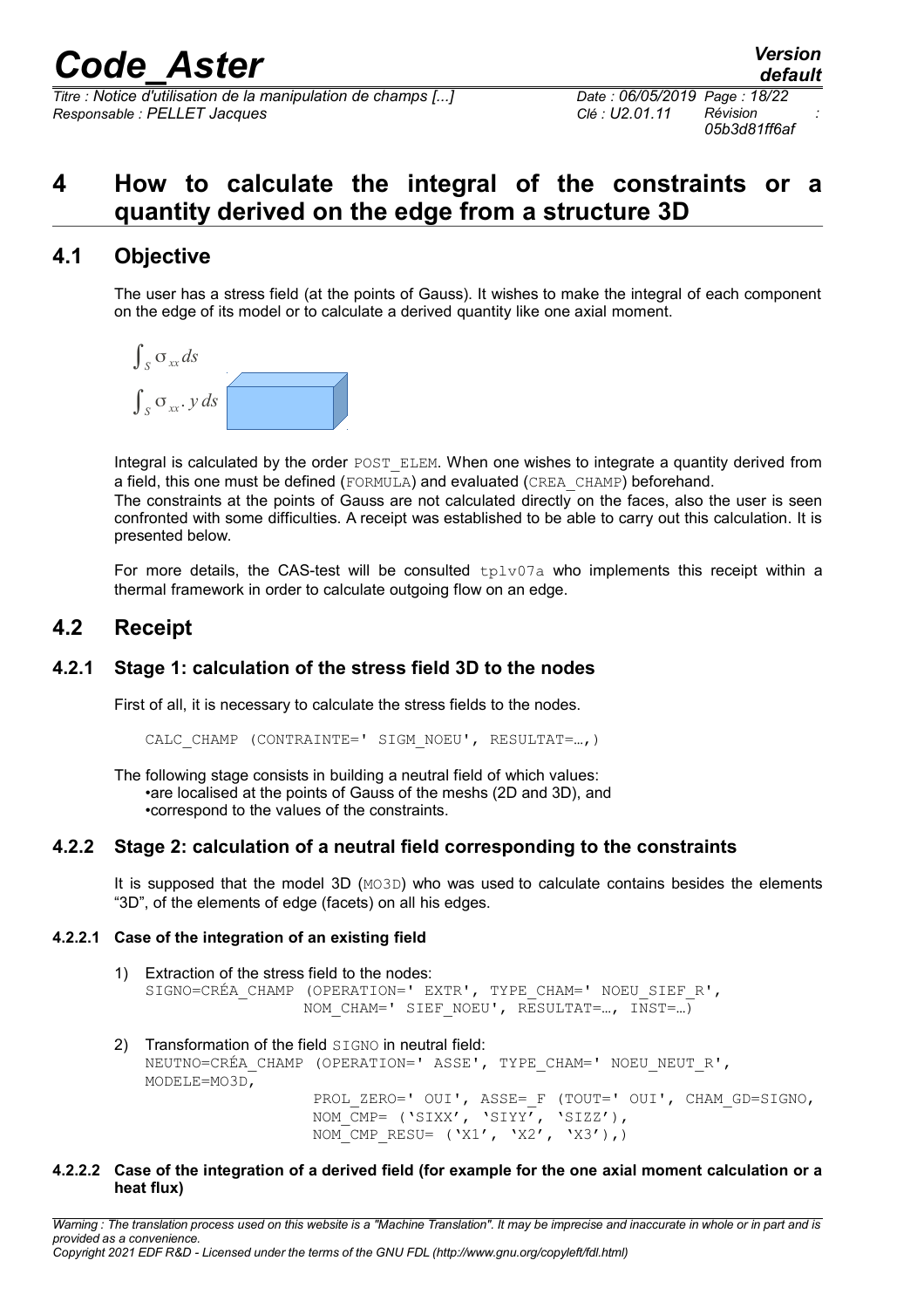*Titre : Notice d'utilisation de la manipulation de champs [...] Date : 06/05/2019 Page : 19/22 Responsable : PELLET Jacques Clé : U2.01.11 Révision :*

*05b3d81ff6af*

When the quantity to be integrated does not exist directly, it should be built. The approach is then exactly the same one as that described with the [§2.2.1.](#page-8-0) One will start by defining the intégrande with the operator FORMULA, then a field of functions of the type NEUT (CREA\_CHAMP/OPERATION=' ASSE') and finally it will be evaluated (CREA\_CHAMP/OPERATION=' EVAL'). One will also refer to the CAS-test  $tplv07a$  for an example in thermics.

### **4.2.3 Stage 3: calculation of the integral on the edge**

<span id="page-18-1"></span>It is enough to integrate the field NEUTNO with the meshs of edge. For example, for the face 'HIGH', the order is the following one:

```
INT=POST_ELEM (CHAM_GD=NEUTNO, MODELE=MOD3D,
```
 INTEGRALE=\_F (GROUP\_MA=' HAUT', NOM CMP=  $('X1', 'X2', 'X3'))$ ,),

## **4.3 Orders used**

<span id="page-18-0"></span>

| Orders            | Functionality                                                                                       |
|-------------------|-----------------------------------------------------------------------------------------------------|
| CALC CHAMP        | Creation of the stress fields to the nodes by elements<br>at the various moments.                   |
| CALC CHAMP        | Creation of the stress fields to the nodes at the<br>various moments.                               |
| AFFE MODELE       | Creation of a model 3D.                                                                             |
| CREA CHAMP/EXTR   | Extraction of the stress field to the nodes at the<br>moment INST.                                  |
| (FORMULA)         | Definition of the intégrande if necessary.                                                          |
| CREA CHAMP/ASSE   | Transformation of the stress field into neutral field.<br>Creation of a neutral field of functions. |
| (CREA CHAMP/AFFE) |                                                                                                     |
| (CREA CHAMP/EVAL) | Evaluation of the field of functions if necessary.                                                  |
| POST ELEM         | Calculation of the integral by specifying the groups of<br>meshs of face.                           |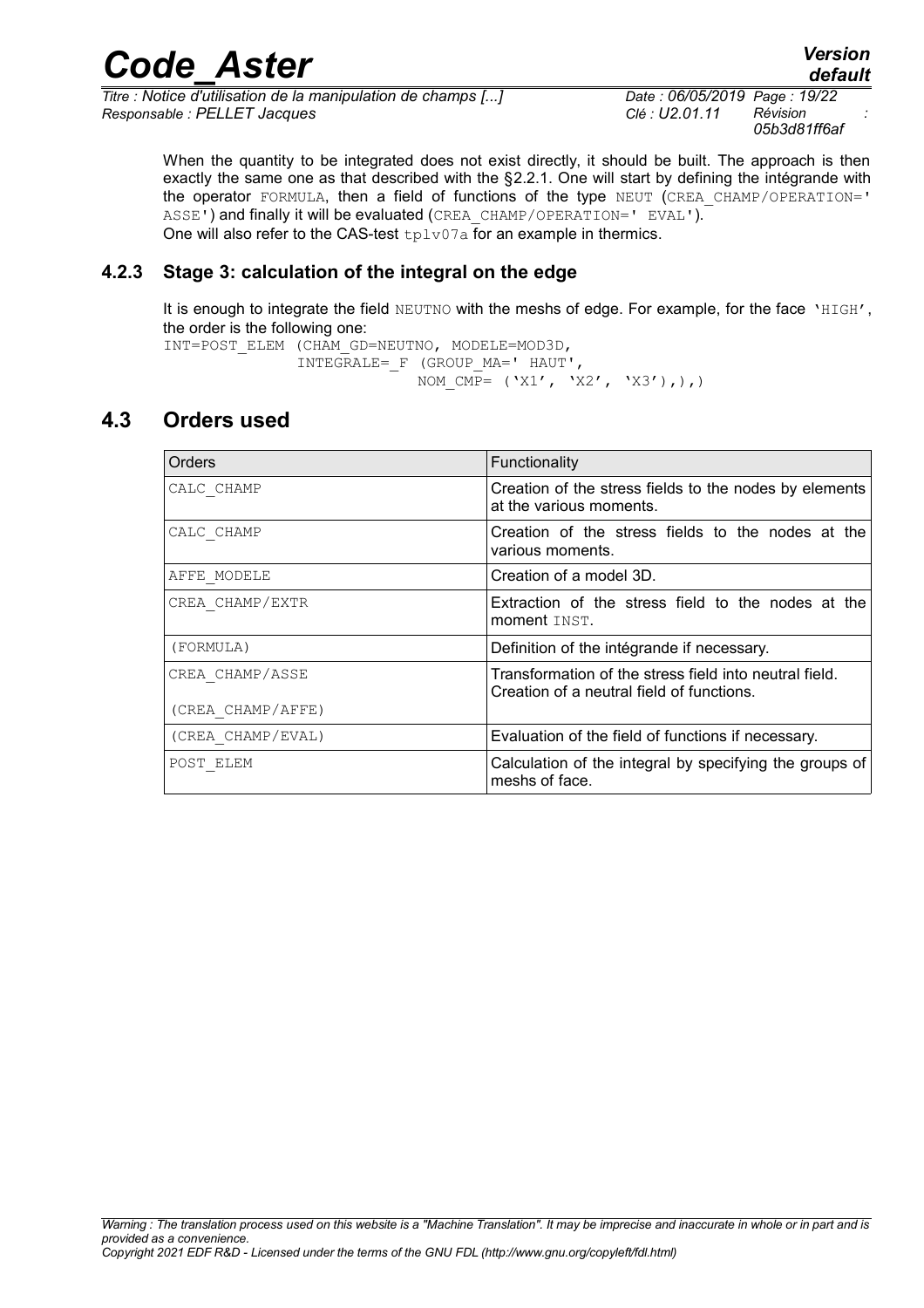*Titre : Notice d'utilisation de la manipulation de champs [...] Date : 06/05/2019 Page : 20/22 Responsable : PELLET Jacques Clé : U2.01.11 Révision :*

*05b3d81ff6af*

# <span id="page-19-3"></span>**5 How to read again a constant field by elements and to project it with the nodes of the grid**

## **5.1 Objective**

<span id="page-19-2"></span>The user has a constant field with 3 components by elements with format MED. It wishes to be able to project it on the nodes of another grid.

More precisely, 2 grids are considered. The first is a grid made up of surface meshs on which a constant field by mesh was calculated (resulting for example from a fluid calculation). The second is a linear grid (representative for example a line of piping on which one wishes to project the computed field on the first grid). The challenge is thus to read again the field on grid 1 and to transfer it to the nodes from grid 2.



So that the technique presented here functions, it is enough simply that the grids are parallel one with the other (for example, it is necessary that they are both following axis Z) and that they have a beach of joint coordinates along the axis whereby they are parallel.

## <span id="page-19-1"></span>**5.2 Method**

## **5.2.1 Second reading of file MED**

<span id="page-19-0"></span>The second reading is done in two stages:

1) Second reading of grid 1:

MAIL1 = LIRE MAILLAGE (FORMAT =  $'MED',$ );

2) Second reading of the fields with LIRE CHAMP. Indeed, it is LIRE CHAMP who most simply allows to read again constant fields by elements via the production of the map (within the meaning of *Code\_Aster*). The field has to read again is called here 'ForceLineique', one stores it in a map with 3 components of the indicating type of error (this last element is anecdotic because one makes use of it only of container):

```
CH1=LIRE CHAMP (FORMAT = 'MED',
             GRID = MAIL1,UNIT = 20,
             NOM MED = 'ForceLineique',INST = 0.0001,TYPE CHAM = 'CART ERRE R',
             NOM \overline{C}MP = ('ERREST', 'NUEST', 'SIGCAL',),
```
*Warning : The translation process used on this website is a "Machine Translation". It may be imprecise and inaccurate in whole or in part and is provided as a convenience.*

*Copyright 2021 EDF R&D - Licensed under the terms of the GNU FDL (http://www.gnu.org/copyleft/fdl.html)*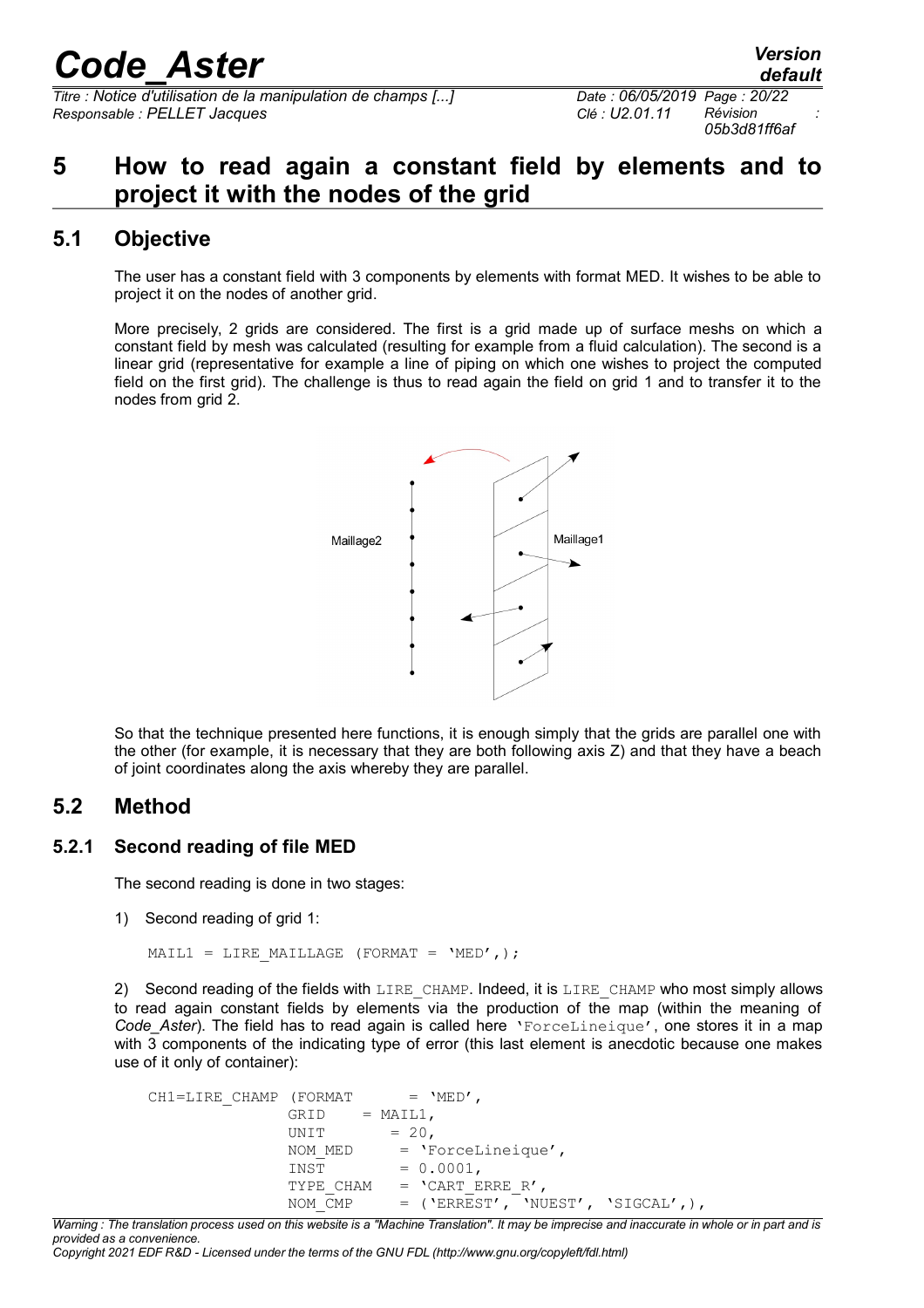*Titre : Notice d'utilisation de la manipulation de champs [...] Date : 06/05/2019 Page : 21/22 Responsable : PELLET Jacques Clé : U2.01.11 Révision :*

*05b3d81ff6af*

#### NOM CMP MED = ('FX', 'FY', 'FZ',),);

## **5.2.2 Creation of the result and projection of the field**

<span id="page-20-1"></span>To be able to project the field using  $PROJCHAMP$ , it should initially be arranged in a structure of data result by using the order CREA\_RESU :

1) Creation of the result:

```
EVOL1=CRÉA_RESU (OPERATION = 'AFFE',
              TYPE RESU = 'EVOLNOLI',
              NOM CHAM = 'ENME ELEM',
              AFFE = (F (CHAM GD = CH1,
                             INST = 0.0001,),),
```
2) Projection:

 $EVOL2=PROJ$  CHAMP (RESULT = EVOL1, NOM CHAM =  $'ENME ELEM'$ , MODELE  $1 = MO1$ ,  $MODELE$  = MO2, TYPE  $CHAM = 'NOEU',$ );

where MO1 and MO2 are models resting respectively on grid 1 and the grid 2 (whose second reading is not clarified here). These models must be coherent between them and obviously with respect to the use which one wishes to make of the field later. So their creation is not part of this explanation because it depends on the required application.

With final, one now obtains a new structure of data result containing a field with the nodes defines on grid 2. A last stage (optional) consists in modifying the noun and the type of the field in order to obtain a true field with the nodes. In the continuation, it is what one will seek to obtain by converting the field of error obtained into field of displacement (field to the nodes with 3 components).

## **5.2.3 Modification of the type of the field**

<span id="page-20-0"></span>The last stage breaks up into two under-stages:

1) Extraction of the field:

```
CHTMP1 = CREA CHAMP (OPERATION = 'EXTR',
                   NOM CHAM = 'ENME ELEM',
                   TYPE CHAM = 'NOEU ERRE R',
                   RESULT = EVOL2,INST = 0.0001,;
```
2) Conversion of the field:

```
CHNOFIN = CREA CHAMP (OPERATION = 'ADZE',
                TYPE CHAM = 'NOEU DEPL R',
                MODEL = MO2,ADZE = (F (CHAM GD = CHTMP1,
COEF_R = 1.0,ALL = 'YES',<br>
NOM CMP = ('ERF= ('ERREST',
                                             'NUEST',
                                             'SIGCAL'),
                               NOM CMP RESU = ('DX',')\mathbf{V} \mathbf{D}\mathbf{Y}^{\prime},
                                            'DZ'),),),);
```